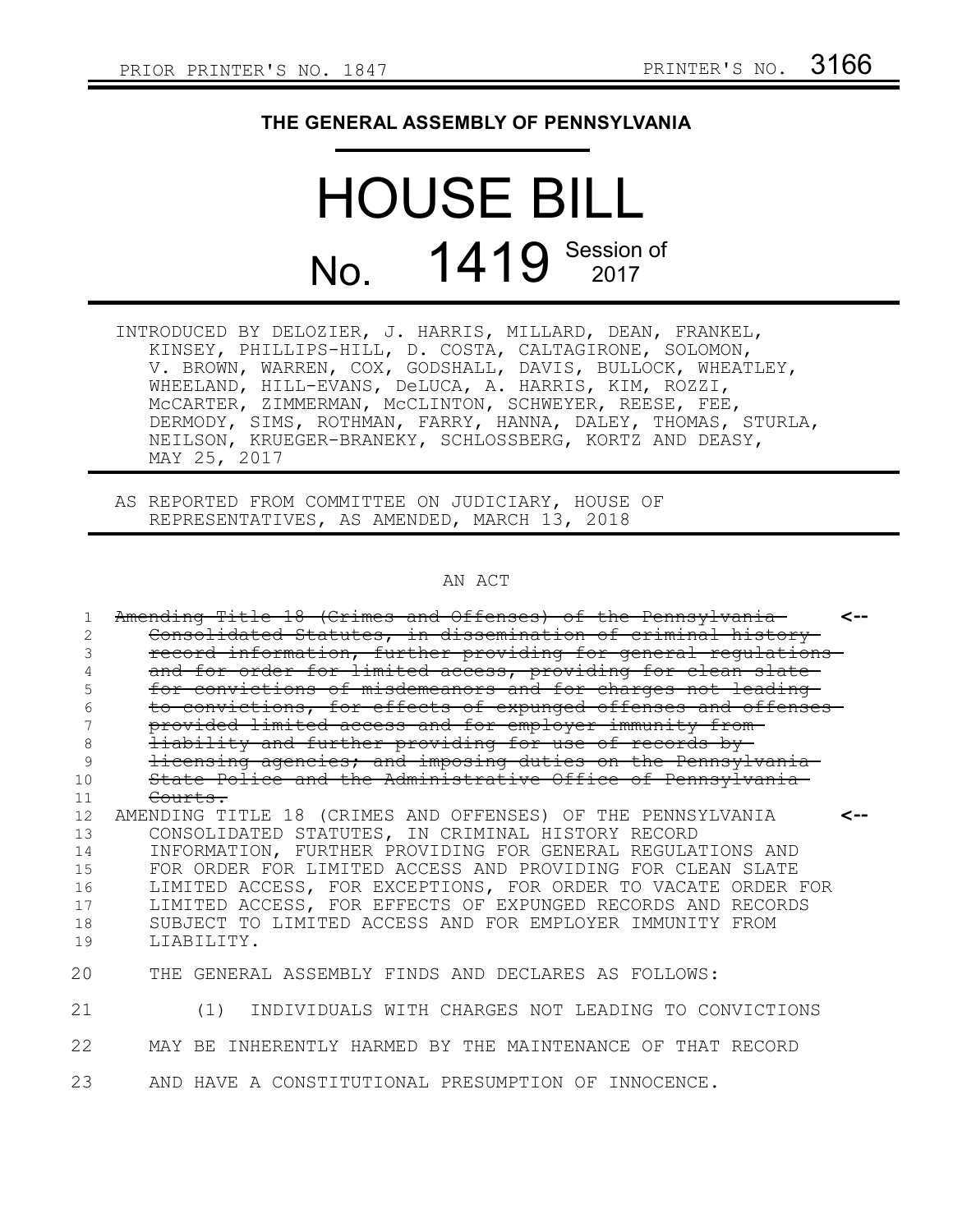(2) INDIVIDUALS CONVICTED OF CRIMES IN THIS COMMONWEALTH SHOULD SERVE THEIR SENTENCES AS ORDERED BY THE COURTS OF THIS COMMONWEALTH. 1 2 3

(3) AFTER LESS VIOLENT INDIVIDUALS CONVICTED OF CRIMES HAVE SERVED THEIR SENTENCES AND REMAINED CRIME FREE LONG ENOUGH TO DEMONSTRATE REHABILITATION, THE INDIVIDUALS' ACCESS TO EMPLOYMENT, HOUSING, EDUCATION AND OTHER NECESSITIES OF LIFE SHOULD BE FULLY RESTORED. 4 5 6 7 8

(4) CRIMINAL JUSTICE AGENCIES NEED ACCESS TO ALL CRIMINAL HISTORY RECORD INFORMATION IN ORDER TO EFFECTIVELY CARRY OUT THE AGENCIES' DUTIES TO PROTECT THE PUBLIC. 9 10 11

(5) THE COMMONWEALTH SHALL PROVIDE A CLEAN SLATE REMEDY, AS SET FORTH UNDER THIS ACT, TO: 12 13

(I) CREATE A STRONG INCENTIVE FOR AVOIDANCE OF RECIDIVISM BY OFFENDERS. 14 15

(II) PROVIDE HOPE FOR THE ALLEVIATION OF THE HARDSHIPS OF HAVING A CRIMINAL RECORD BY OFFENDERS WHO ARE TRYING TO REHABILITATE THEMSELVES. 16 17 18

(III) SAVE THE COMMONWEALTH MONEY THAT MUST BE SPENT IN THE ADMINISTRATION OF CRIMINAL JUSTICE WHEN OFFENDERS RECIDIVATE. 19 20 21

(IV) ENSURE APPROPRIATE ACCESS TO CRIMINAL HISTORY INFORMATION BY CRIMINAL JUSTICE AGENCIES. 22 23

(6) THE CLEAN SLATE REMEDY SHOULD BE IMPLEMENTED WITHOUT COST TO THE FORMER OFFENDER OF FILING A PETITION WITH A COURT. 24 25 26

The General Assembly of the Commonwealth of Pennsylvania hereby enacts as follows: 27 28

Section 1. Sections 9121(b) and (b.2) and 9122.1(a) of Title **<--** 29

18 of the Pennsylvania Consolidated Statutes are amended to 30

20170HB1419PN3166 - 2 -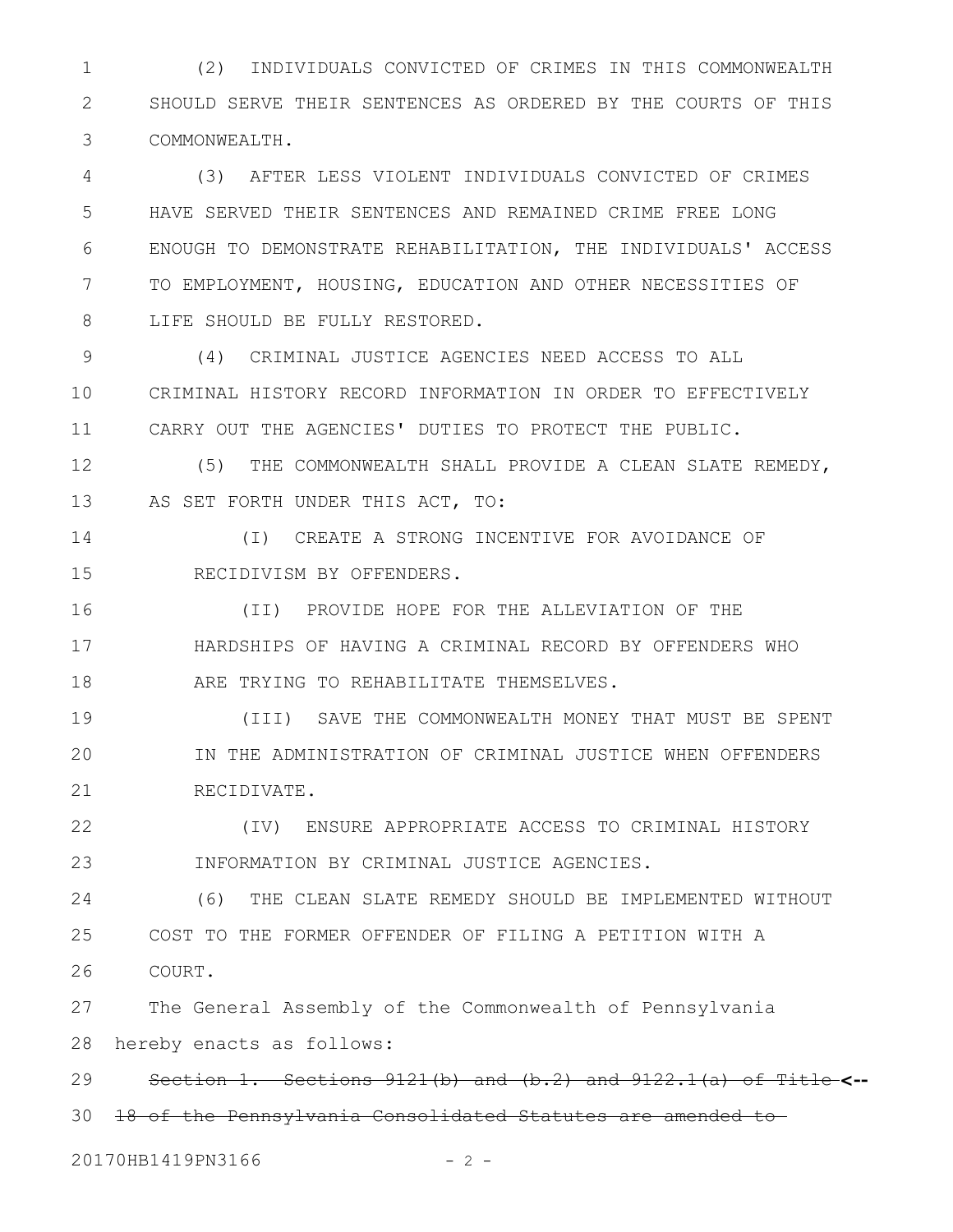read: 1

§ 9121. General regulations. \* \* \* (b) Dissemination to noncriminal justice agencies and individuals. - Criminal history record information shall be-2 3 4 5

disseminated by a State or local police department to any individual or noncriminal justice agency only upon request. Except as provided in subsection (b.1): 6 7 8

(1) A fee may be charged by a State or local police department for each request for criminal history record information by an individual or noncriminal justice agency, except that no fee shall be charged to an individual whomakes the request in order to apply to become a volunteer with an affiliate of Big Brothers of America or Big Sisters of America or with a rape crisis center or domestic violence program. 9 10 11 12 13 14 15 16

(2) Before a State or local police department disseminates criminal history record information to an individual or noncriminal justice agency, it shall extract from the record the following: 17 18 19 20

(i) All notations of arrests, indictments or other information relating to the initiation of criminal proceedings where: (A) three years have elapsed from the date of arrest; (B) no conviction has occurred; and (C) no proceedings are pending seeking a 21 22 23 24 25 26 27

conviction. 28

(ii) All information relating to a conviction and the arrest, indictment or other information leading 29 30

20170HB1419PN3166 - 3 -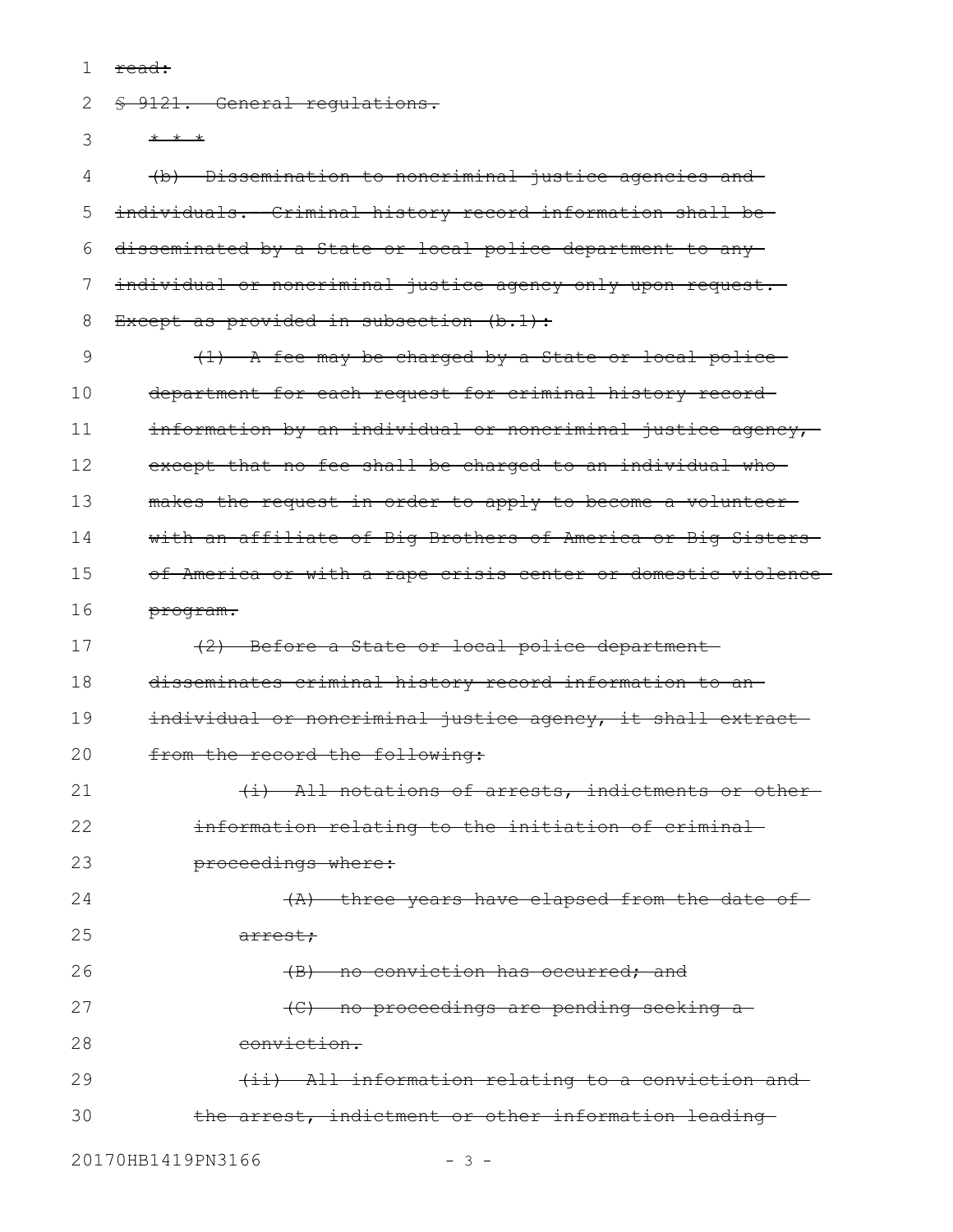thereto, or relating to an arrest not leading to a conviction, which is the subject of a court order for limited access as provided in section 9122.1 (relating to order for limited access) [.] or which is automatically provided limited access under section 9122.2 (relating to clean slate for convictions of misdemeanors and for charges not leading to convictions). (3) A court or the Administrative Office of Pennsylvania Courts may not disseminate to an individual, a noncriminal justice agency or an Internet website any information relating to a conviction, arrest, indictment or other information leading to a conviction, arrest, indictment or other information, which is the subject of a court order for limited access as provided in section 9122.1 or which is automatically provided limited access under section 9122.2. \* \* \* (b.2) Additional exceptions.--Subsection (b)(2)(ii) and (3) shall not apply if the request is made [by a State agency to beused only as authorized under section 9124 (relating to use ofrecords by licensing agencies).  $\cdot$  $(1)$  Pursuant to a court order in a case brought under 23 Pa.C.S. Ch. 53 (relating to child custody) or 61 (relating to protection from abuse). All information made available to the court under this exception shall also be made available for examination by the parties. (2) To verify information provided by an applicant where Federal law, including rules and regulations promulgated by a self regulatory organization that has been created pursuant to Federal law, requires the consideration of an applicant's criminal history for purposes of employment. 1 2 3 4 5 6 7 8 9 10 11 12 13 14 15 16 17 18 19 20 21 22 23 24 25 26 27 28 29 30

20170HB1419PN3166 - 4 -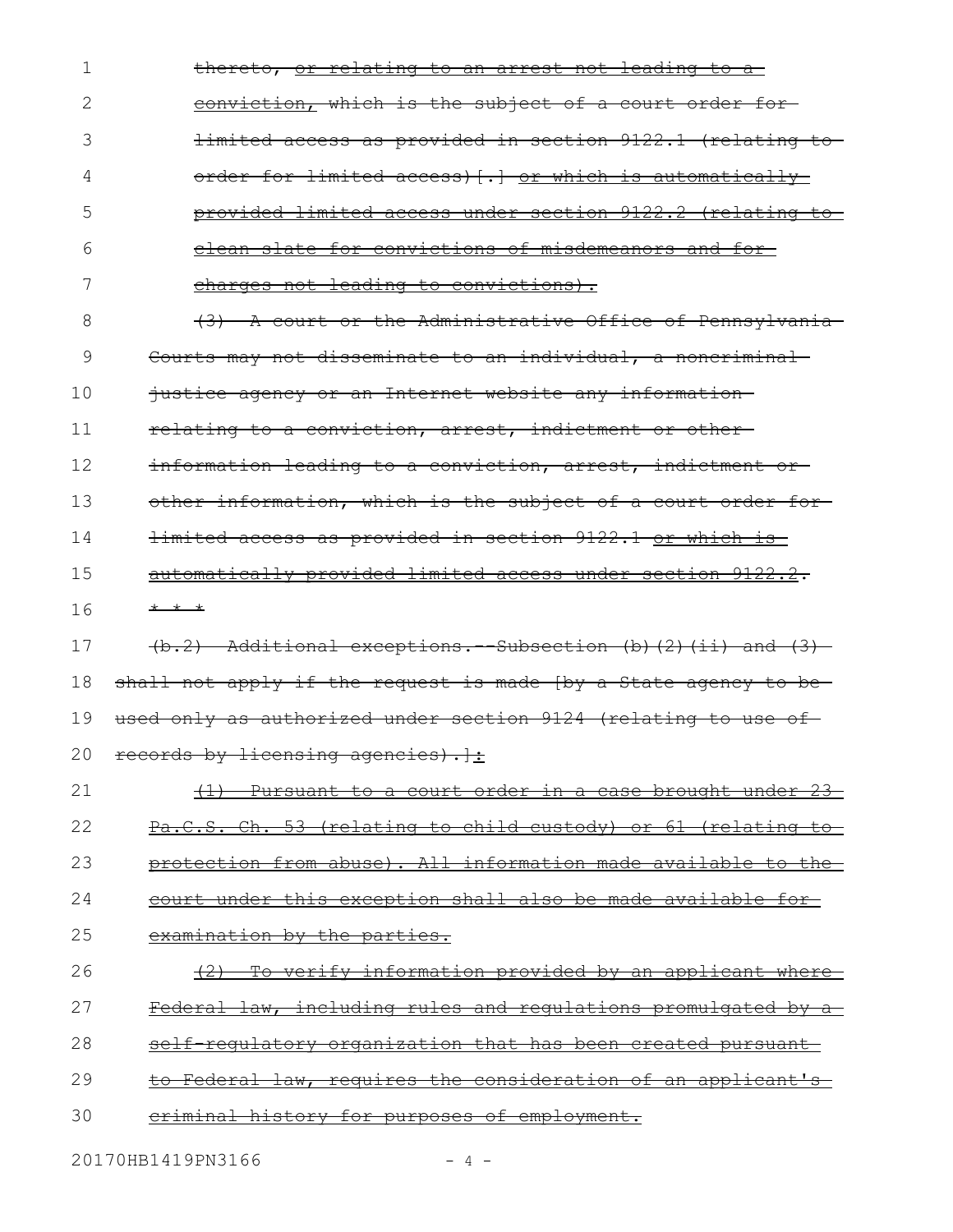| 1  | <u>By an employer against whom a claim of civil</u>                  |
|----|----------------------------------------------------------------------|
| 2  | <u>liability has been brought as described under section 9122.4-</u> |
| 3  | (relating to employer immunity from liability) for purposes          |
| 4  | of defending against a claim of civil liability.                     |
| 5  | <u>To verify information provided to the Supreme Court, </u>         |
| 6  | or an entity thereof, in its capacity to govern the practice,        |
| 7  | procedure and the conduct of all courts, the admission to the        |
| 8  | bar and the practice of law and the administration of all-           |
| 9  | courts and supervision of all officers of the judicial               |
| 10 | <del>branch.</del>                                                   |
| 11 | * * *                                                                |
| 12 | \$ 9122.1. Order for limited access.                                 |
| 13 | (a) General rule.--[The following shall apply:                       |
| 14 | (1) ] Notwithstanding any other provision of this                    |
| 15 | chapter, upon petition of a person who has been free of              |
| 16 | {arrest or prosecution} subsequent conviction following-             |
| 17 | conviction or final release from confinement or supervision,         |
| 18 | whichever is later, for a period of 10 years, the court of           |
| 19 | common pleas in the jurisdiction where the conviction-               |
| 20 | occurred may enter an order that criminal history record-            |
| 21 | information maintained by any criminal justice agency-               |
| 22 | pertaining to a conviction for a misdemeanor of the second-          |
| 23 | degree, a misdemeanor of the third degree or an ungraded-            |
| 24 | offense which carries a maximum penalty of no more than two-         |
| 25 | years be disseminated only to a criminal justice agency or a         |
| 26 | government agency as provided in section 9121(b.1) and (b.2)-        |
| 27 | (relating to general regulations).                                   |
| 28 | $\{ (2)$ Except when requested or required by a criminal             |
| 29 | justice agency, or by and for the official use of a-                 |
| 30 | government agency described in section 9121(b.1) or 9124(a)          |
|    |                                                                      |

20170HB1419PN3166 - 5 -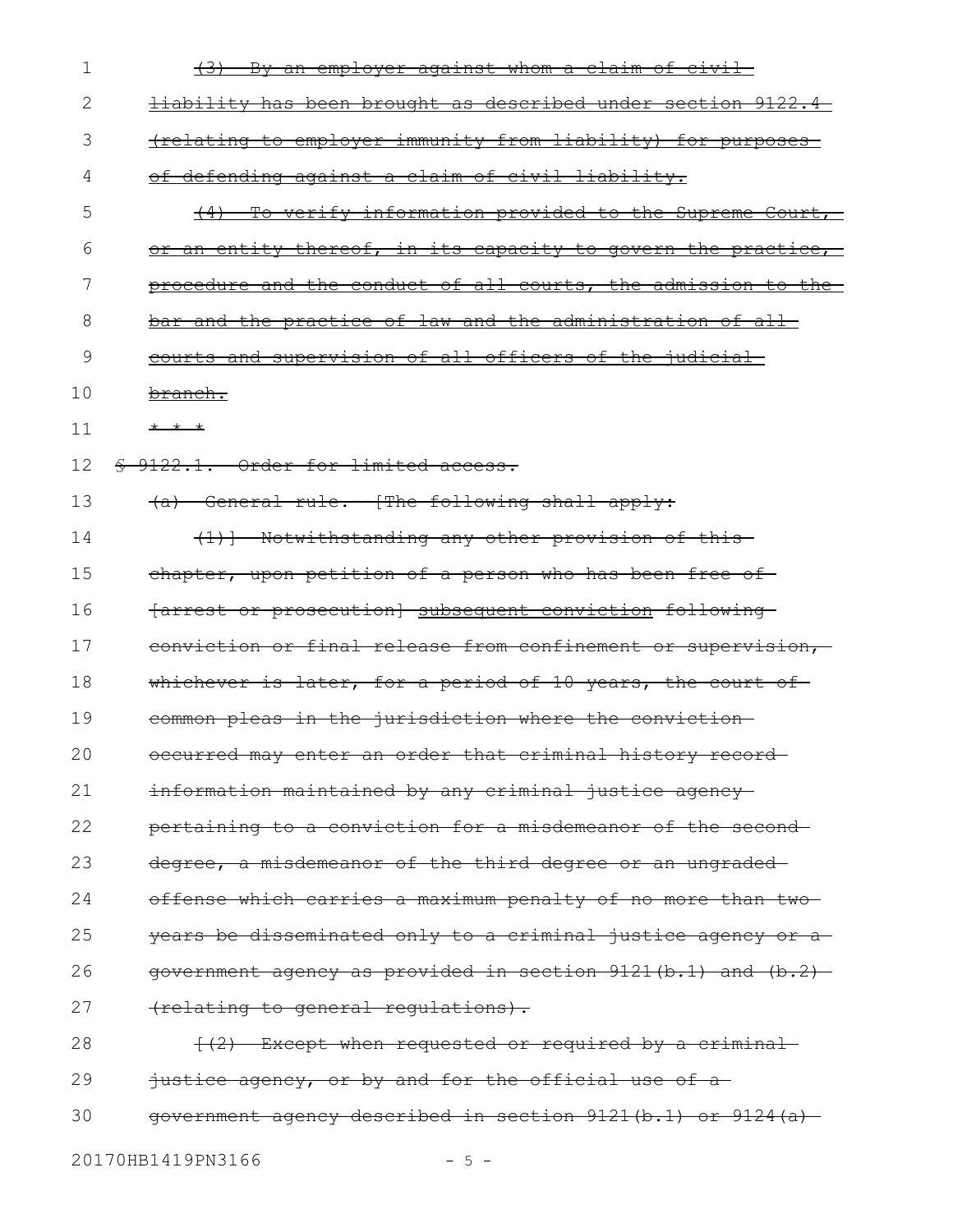| $\mathbf 1$ | (relating to use of records by licensing agencies), no               |
|-------------|----------------------------------------------------------------------|
| 2           | individual shall be required nor requested to disclose-              |
| 3           | information about the person's criminal history records that         |
| 4           | are the subject of a court order for limited access granted-         |
| 5           | under this section. <sup>1</sup>                                     |
| 6           | $+$ $+$ $+$                                                          |
| 7           | Section 2. Title 18 is amended by adding sections to read:           |
| 8           | \$ 9122.2. Clean slate for convictions of misdemeanors and for-      |
| 9           | charges not leading to convictions.                                  |
| 10          | (a) Declaration of policy. The General Assembly finds and            |
| 11          | declares as follows:                                                 |
| 12          | (1) Individuals with charges not leading to convictions              |
| 13          | may be inherently harmed by the maintenance of that record-          |
| 14          | and have a constitutional presumption of innocence.                  |
| 15          | Individuals convicted of crimes in this Commonwealth                 |
| 16          | shall serve their sentences as ordered by the courts of this-        |
| 17          | Commonwealth.                                                        |
| 18          | After less violent individuals convicted of their-<br><del>(3)</del> |
| 19          | <u>erimes have served their sentences and remained crime free</u>    |
| 20          | long enough to demonstrate their rehabilitation, their access        |
| 21          | to employment, housing, education and other necessities of           |
| 22          | life should be fully restored.                                       |
| 23          | The Commonwealth shall provide a clean slate remedy,                 |
| 24          | as set forth under this section, to:                                 |
| 25          | (i) create a strong incentive for avoidance of                       |
| 26          | recidivism by offenders;                                             |
| 27          | provide hope for the alleviation of the-<br>$\overline{+i}$          |
| 28          | hardships of having a criminal record by offenders who-              |
| 29          | trying to rehabilitate themselves; and                               |
| 30          | save the Commonwealth money that must be spent<br>$\overline{+}$     |

20170HB1419PN3166 - 6 -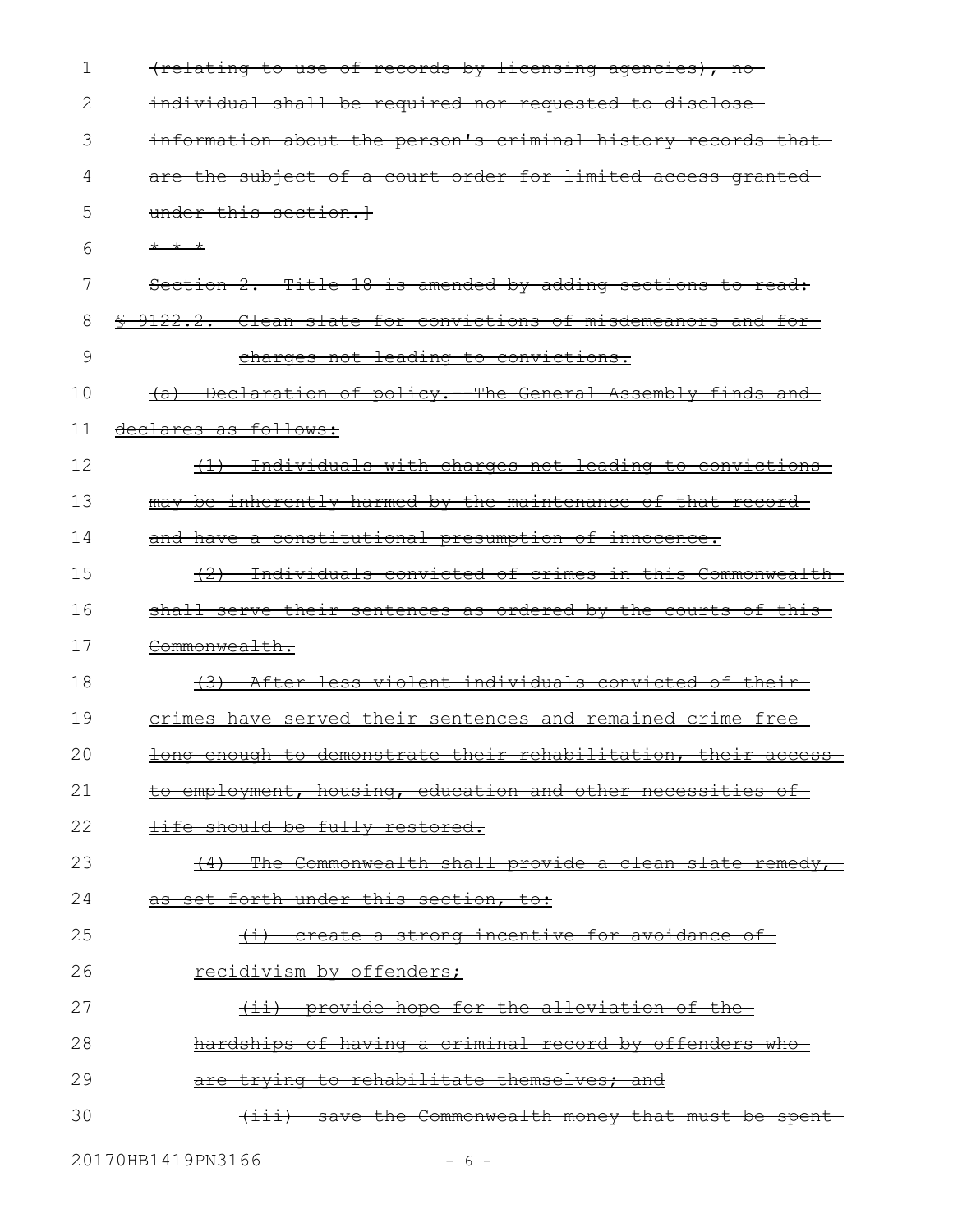| 1  | in the administration of criminal justice when offenders-     |
|----|---------------------------------------------------------------|
| 2  | <del>recidivate.</del>                                        |
| 3  | The clean slate remedy should be implemented without          |
| 4  | cost to the former offender of filing a petition with a       |
| 5  | <del>court.</del>                                             |
| 6  | <del>(b) Misdemeanor conviction. -</del>                      |
| 7  | $(1)$ Except as provided under paragraphs $(2)$ and $(3)$ ,   |
| 8  | eriminal history record information of all convictions of     |
| 9  | misdemeanor offenses shall automatically receive limited-     |
| 10 | access when completion of the court ordered financial-        |
| 11 | obligations of the sentence has occurred and 10 years have    |
| 12 | passed since the most recent misdemeanor or felony conviction |
| 13 | in any court of the unified judicial system.                  |
| 14 | (2) Limited access under this subsection shall not be         |
| 15 | granted to misdemeanor convictions of the following offenses: |
| 16 | (i) Offenses under Article B (relating to offenses            |
| 17 | involving danger to the person).                              |
| 18 | (ii) Offenses under Article D (relating to offenses           |
| 19 | $a$ gainst the family).                                       |
| 20 | (iii) Offenses under Chapter 61 (relating to                  |
| 21 | firearms and other dangerous articles).                       |
| 22 | (iv) Offenses that require registration under 42              |
| 23 | Pa.C.S. Ch. 97 Subch. H (relating to registration of          |
| 24 | sexual offenders).                                            |
| 25 | (v) A violation of section 3127 (relating to-                 |
| 26 | <del>indecent exposure).</del>                                |
| 27 | (vi) A violation of section 4915.1 (relating to               |
| 28 | failure to comply with registration requirements).            |
| 29 | (vii) A violation of section 5122 (relating to                |
| 30 | weapons or implements for escape).                            |
|    |                                                               |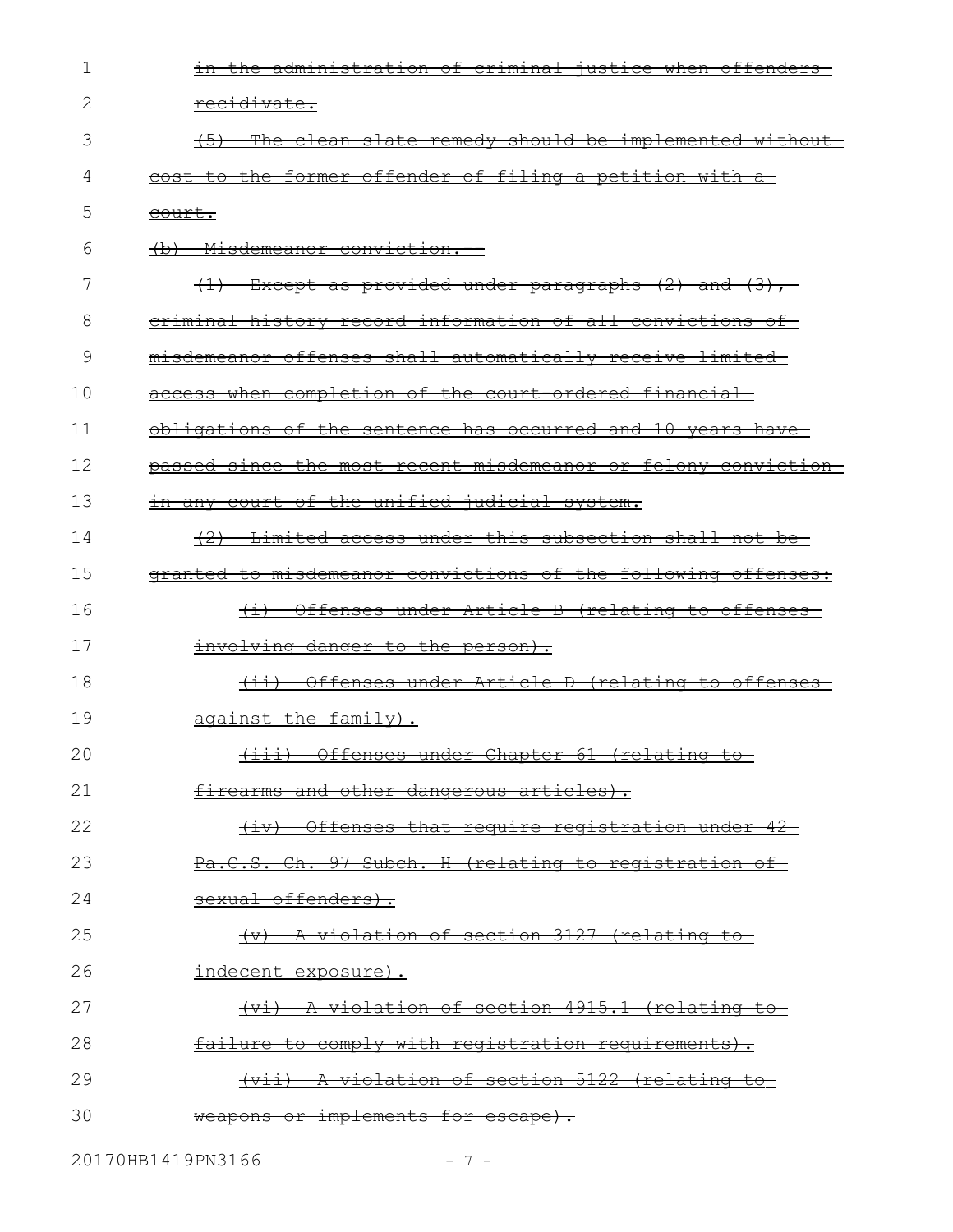| 1  | (viii) A violation of section 5511 (relating to                  |
|----|------------------------------------------------------------------|
| 2  | <u>cruelty to animals).</u>                                      |
| 3  | (ix) A violation of section 6301 (relating to-                   |
| 4  | corruption of minors).                                           |
| 5  | (3) Limited access under this subsection shall not be            |
| 6  | granted to misdemeanor convictions when there is a felony-       |
| 7  | conviction in the same case.                                     |
| 8  | <u>(c) Charges not leading to conviction. Criminal history-</u>  |
| 9  | record information of charges with a final disposition other-    |
| 10 | than conviction shall automatically receive limited access 60    |
| 11 | days after entry of the disposition and payment of any court-    |
| 12 | ordered obligations.                                             |
| 13 | (d) No court petition required.--                                |
| 14 | <del>(1) Except as provided under paragraph (3), limited</del>   |
| 15 | access of criminal proceedings under subsections (b) and (c)     |
| 16 | shall be performed by criminal justice agencies within 30        |
| 17 | days of the eligibility of such proceedings, without the         |
| 18 | requirement of a court order.                                    |
| 19 | (2) Nothing in this section shall preclude the filing of         |
| 20 | a petition for limited access of criminal proceedings            |
| 21 | eligible for limited access under subsections (b) and (c) if     |
| 22 | <u>limited access has not been provided by criminal justice-</u> |
| 23 | agencies without a petition.                                     |
| 24 | (3) (i) On a monthly basis, the Administrative Office            |
| 25 | of Pennsylvania Courts shall transmit to the Pennsylvania        |
| 26 | <u>State Police central repository any case eligible for-</u>    |
| 27 | limited access under this section.                               |
| 28 | (ii) If the Pennsylvania State Police central                    |
| 29 | repository determines through a validation process that a        |
| 30 | <u>transmitted is not eligible for limited access</u>            |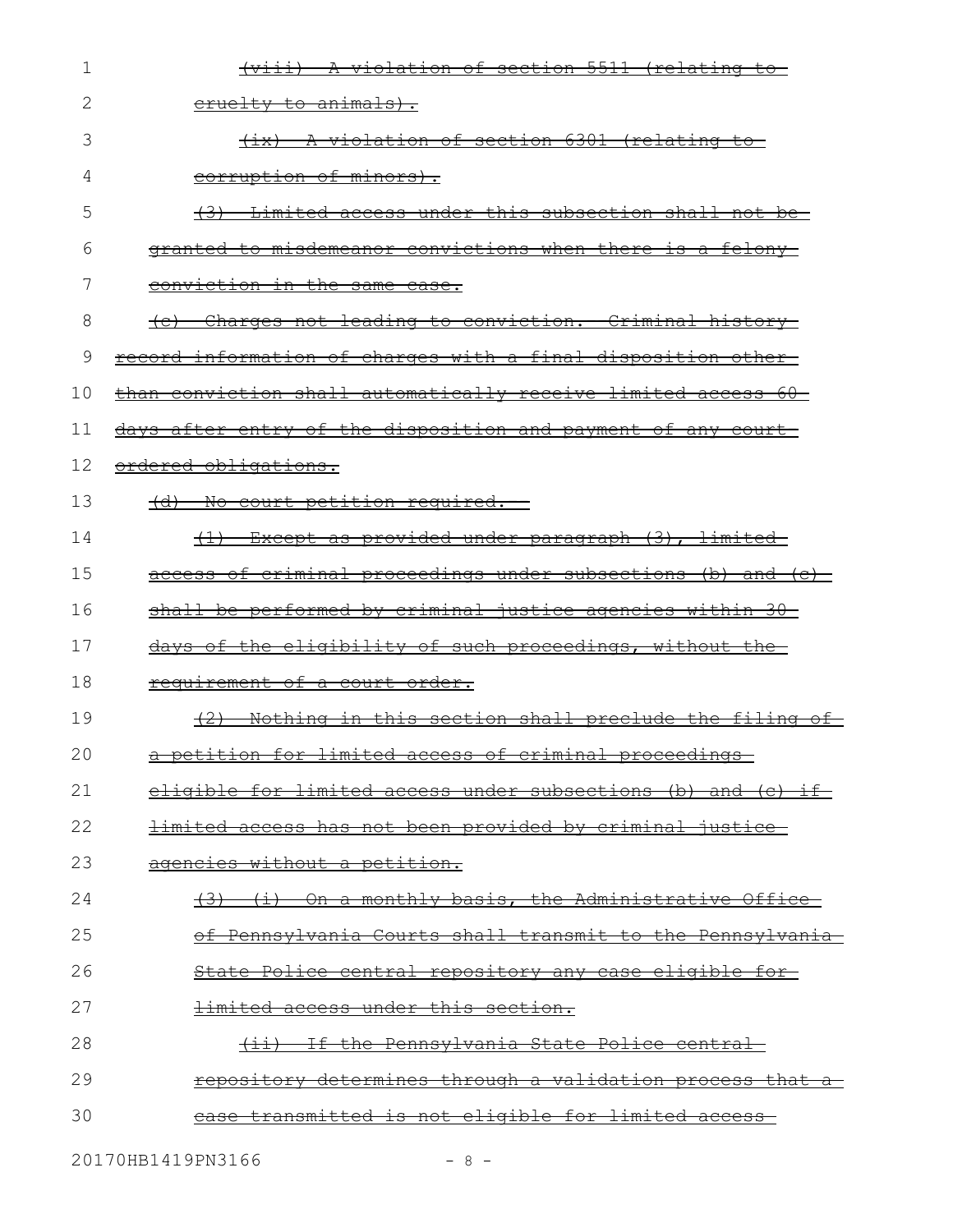| 1  | <u>relief or does not match data held in the repository, the-</u> |
|----|-------------------------------------------------------------------|
| 2  | Pennsylvania State Police shall notify the Administrative         |
| 3  | Office of Pennsylvania Courts of this determination-              |
| 4  | within 30 days of receiving the information.                      |
| 5  | (iii) Upon the expiration of the 30 day period, the               |
| 6  | Administrative Office of Pennsylvania Courts shall remove         |
| 7  | from the list of eligible cases any case for which the            |
| 8  | Administrative Office of Pennsylvania Courts received a-          |
| 9  | notification of ineligibility or nonmatch with repository-        |
| 10 | <del>data.</del>                                                  |
| 11 | (iv) Thereafter, each court of common pleas shall-                |
| 12 | issue monthly an order granting limited access to any             |
| 13 | ease in its judicial district for which no notification-          |
| 14 | of ineligibility was received by the Administrative-              |
| 15 | Office of Pennsylvania Courts.                                    |
| 16 | (4) The Pennsylvania State Police may object to a case            |
| 17 | as not eligible for limited access under paragraph (3) in         |
| 18 | which the defendant:                                              |
| 19 | <u>(i) was convicted of a misdemeanor or felony in a-</u>         |
| 20 | court of the unified judicial system during the                   |
| 21 | applicable period of time under subsection (b) that must-         |
| 22 | elapse before a case becomes eligible for limited access-         |
| 23 | <del>relief;</del>                                                |
| 24 | (ii) was convicted of a misdemeanor and a felony                  |
| 25 | within the same case; or                                          |
| 26 | <u>(iii) has not completed all obligations of the</u>             |
| 27 | sentence or been discharged from court supervision.               |
| 28 | (e) Elimination.                                                  |
| 29 | If an individual's case receives limited access not               |
| 30 | in accordance with this section or an individual receiving        |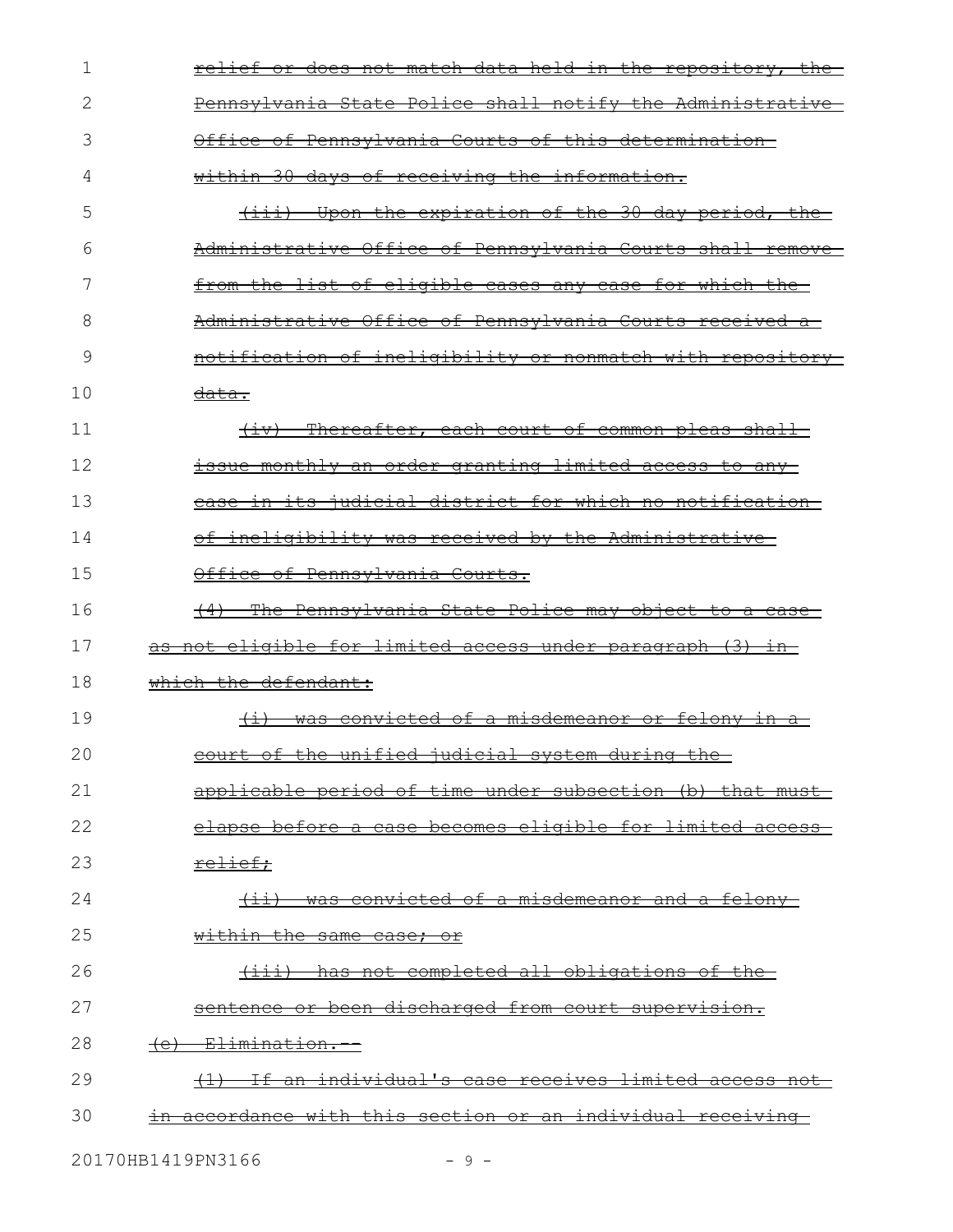| 1  | <u>limited access is subsequently convicted of a misdemeanor or-</u> |
|----|----------------------------------------------------------------------|
| 2  | <u>felony, the district attorney of the county in which the-</u>     |
| 3  | underlying or subsequent conviction took place or, if the            |
| 4  | Office of Attorney General obtained the conviction for the-          |
| 5  | underlying conviction, the Office of Attorney General shall          |
| 6  | have standing to challenge the limited access granted by the         |
| 7  | court.                                                               |
| 8  | If the court that granted the limited access                         |
| 9  | sustains the challenge, the court and the Pennsylvania State-        |
| 10 | Police shall undo the limited access.                                |
| 11 | \$ 9122.3. Effects of expunged offenses and offenses provided-       |
| 12 | <del>limited access.</del>                                           |
| 13 | <del>(a) Disclosure. --</del>                                        |
| 14 | <u>Except when requested or required by a criminal-</u>              |
| 15 | justice agency, the Supreme Court or entity thereof, or              |
| 16 | pursuant to an order under section 9121(b.2) (relating to            |
| 17 | general regulations), no individual shall be reguired or-            |
| 18 | requested to disclose information about the individual's             |
| 19 | eriminal history records that have been expunged or provided         |
| 20 | limited access under section 9122.1 (relating to order for           |
| 21 | <u>limited access) or 9122.2 (relating to clean slate for-</u>       |
| 22 | convictions of misdemeanors and for charges not leading to           |
| 23 | <u>convictions). An individual required or requested to provide-</u> |
| 24 | <u>information in violation of this section may respond as if-</u>   |
| 25 | <u>the offense did not occur.</u>                                    |
| 26 | (2) This subsection shall not apply where Federal law,               |
| 27 | including rules and requlations promulgated by a self-               |
| 28 | <u>requlatory organization that has been created pursuant to-</u>    |
| 29 | <u>Federal law, requires the consideration of an applicant's </u>    |
| 30 | criminal history for purposes of employment.                         |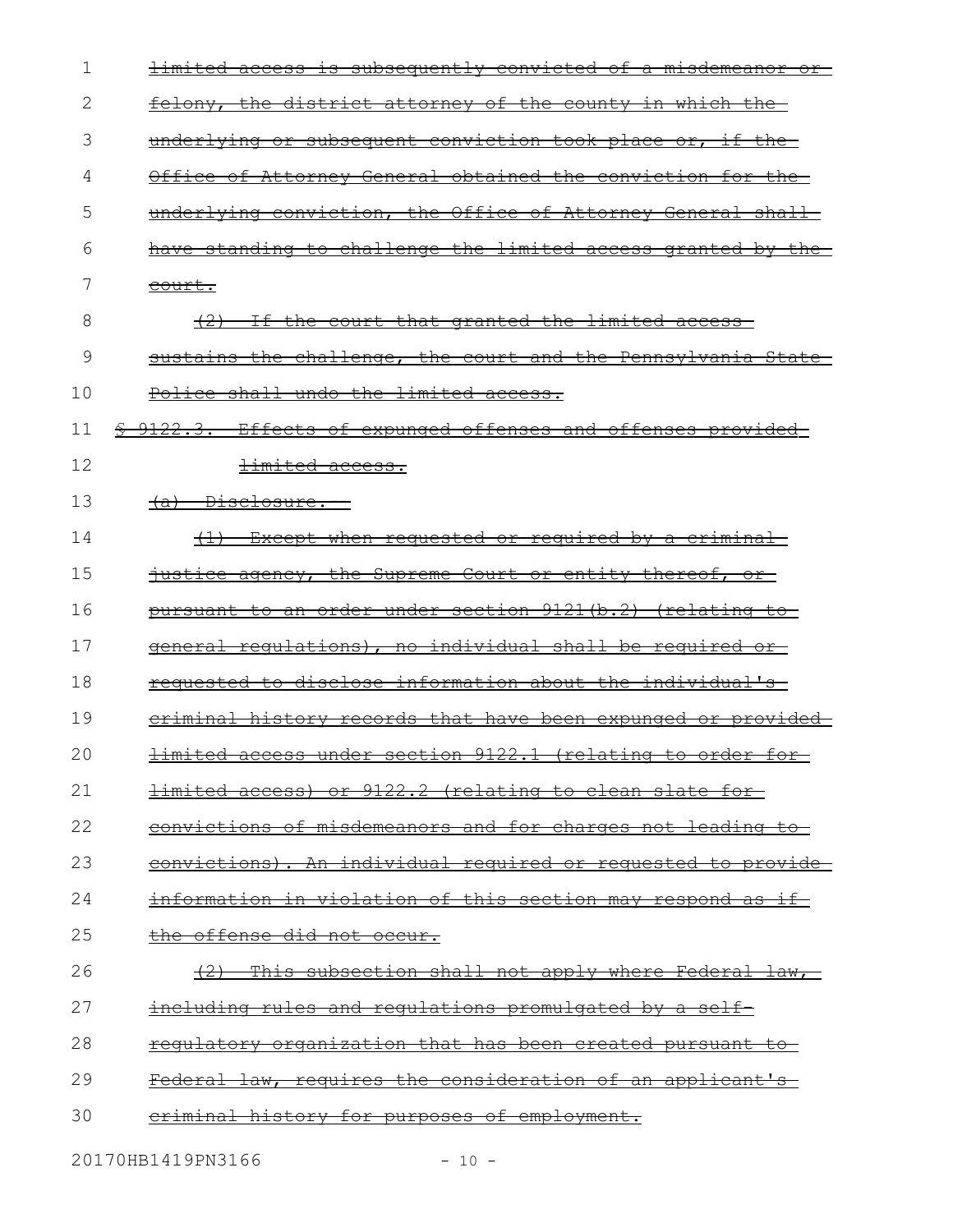| 1  | <u> Disqualification by law. An expunged offense or an-</u>              |
|----|--------------------------------------------------------------------------|
| 2  | <u>offense provided limited access under section 9122.1 or 9122.2 </u>   |
| 3  | may not be considered a conviction that would prohibit the               |
| 4  | employment of a person under any law of this Commonwealth or-            |
| 5  | under Federal laws that prohibit employment based on state               |
| 6  | convictions to the extent permitted by Federal law.                      |
| 7  | § 9122.4. Employer immunity from liability.                              |
| 8  | <u>An employer who employs or otherwise engages an individual-</u>       |
| 9  | <u>whose criminal history record has been expunged or provided-</u>      |
| 10 | limited access under section 9122.1 (relating to order for-              |
| 11 | limited access) or 9122.2 (relating to clean slate for-                  |
| 12 | convictions of misdemeanors and for charges not leading to               |
| 13 | convictions) shall be immune from liability in a civil action            |
| 14 | <u>based, in whole or in part, upon damages suffered to a person or-</u> |
| 15 | property as a result of criminal or other unlawful conduct of            |
| 16 | <u>the individual employee when the portion of the criminal history-</u> |
| 17 | <u>record that has been expunged or provided limited access is-</u>      |
| 18 | <del>related to:</del>                                                   |
| 19 | (1) the criminal or other unlawful conduct; and                          |
| 20 | (2) the individual's suitability for employment in the                   |
| 21 | position for which the individual was hired or engaged.                  |
| 22 | Section 3. Section 9124(b) of Title 18 is amended to read:               |
| 23 | \$ 9124. Use of records by licensing agencies.                           |
| 24 | $+$ $+$ $+$                                                              |
| 25 | (b) Prohibited use of information. The following                         |
| 26 | information shall not be used in consideration of an application         |
| 27 | for a license, certificate, registration or permit:                      |
| 28 | (1) Records of arrest if there is no conviction of a                     |
| 29 | erime based on the arrest.                                               |
| 30 | $(2)$ Convictions which have been annulled $[or]$                        |
|    |                                                                          |

20170HB1419PN3166 - 11 -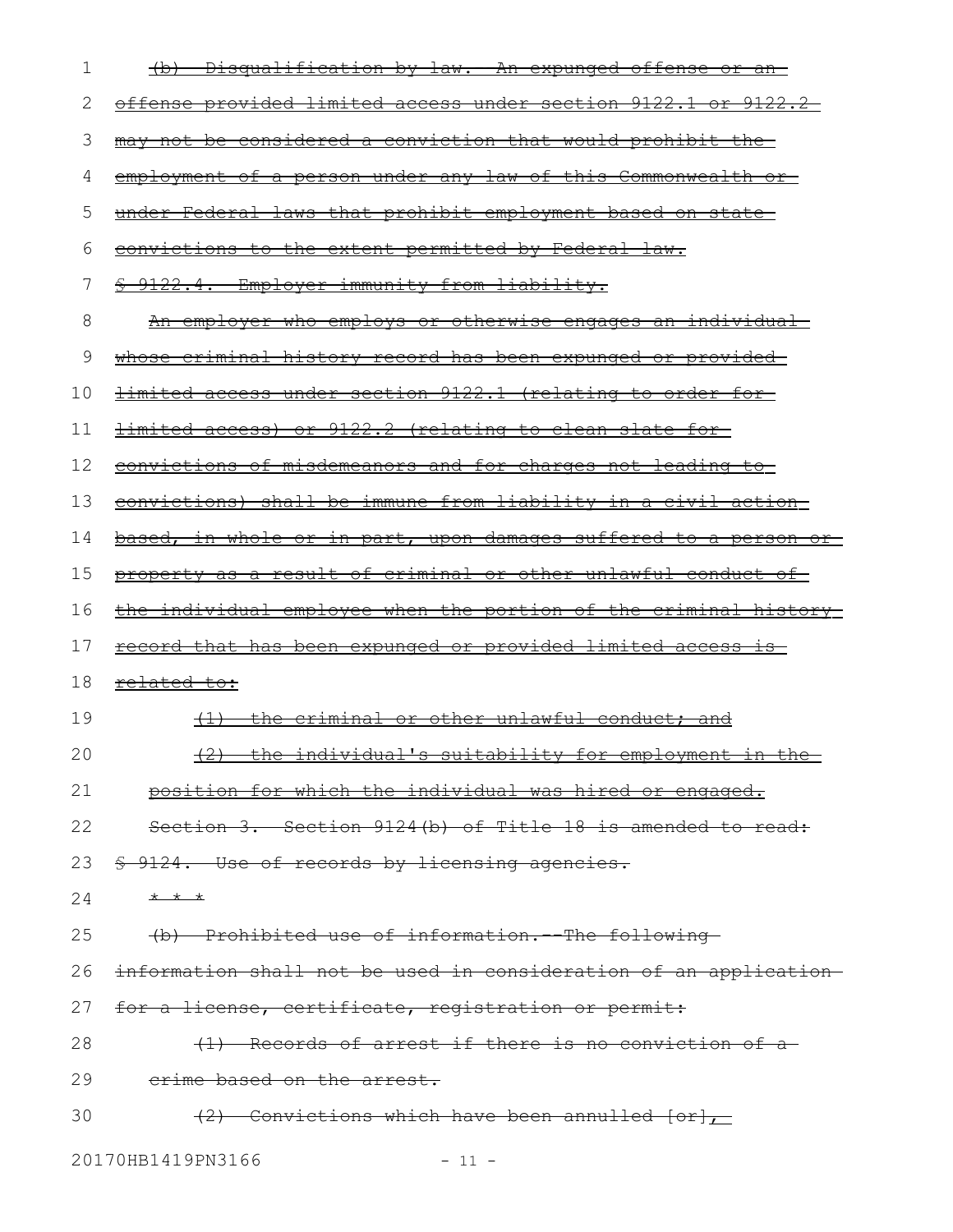| $\mathbf 1$ | expunged [.] or provided limited access under section 9122.1                  |
|-------------|-------------------------------------------------------------------------------|
| 2           | (relating to order for limited access) or 9122.2 (relating to                 |
| 3           | clean slate for convictions of misdemeanors and for charges                   |
| 4           | not leading to convictions).                                                  |
| 5           | (3) Convictions of a summary offense.                                         |
| 6           | (4) Convictions for which the individual has received a                       |
| 7           | pardon from the Governor.                                                     |
| 8           | (5) Convictions which do not relate to the applicant's                        |
| 9           | suitability for the license, certificate, registration or-                    |
| 10          | permit.                                                                       |
| 11          | * * *                                                                         |
| 12          | Section 4. The Pennsylvania State Police and the                              |
| 13          | Administrative Office of Pennsylvania Courts shall process the                |
| 14          | backlog of existing cases in which the provisions of this act                 |
| 15          | are applicable within one year from the effective date of this                |
| 16          | section.                                                                      |
| 17          | Section 5. Petitions for limited access of criminal-                          |
| 18          | proceedings eligible for limited access under 18 Pa.C.S. §                    |
| 19          | 9122.2(b) and (c) may be filed beginning 90 days after the                    |
| 20          | effective date of this section.                                               |
| 21          | Section 6. This act shall take effect as follows:                             |
| 22          | (1) Section 5 of this act shall take effect immediately.                      |
| 23          | (2) This section shall take effect immediately.                               |
| 24          | (3) The remainder of this act shall take effect in 270-                       |
| 25          | $\frac{days}{.}$                                                              |
| 26          | SECTION 1. SECTIONS 9121(B) INTRODUCTORY PARAGRAPH, (2) AND <--               |
| 27          | $(3)$ , $(B.1)$ AND $(B.2)$ AND $9122.1$ HEADING, $(A)$ AND $(B)$ OF TITLE 18 |
| 28          | OF THE PENNSYLVANIA CONSOLIDATED STATUTES ARE AMENDED TO READ:                |
| 29          | § 9121. GENERAL REGULATIONS.                                                  |
| 30          | $\star$ $\star$ $\star$                                                       |
|             |                                                                               |

20170HB1419PN3166 - 12 -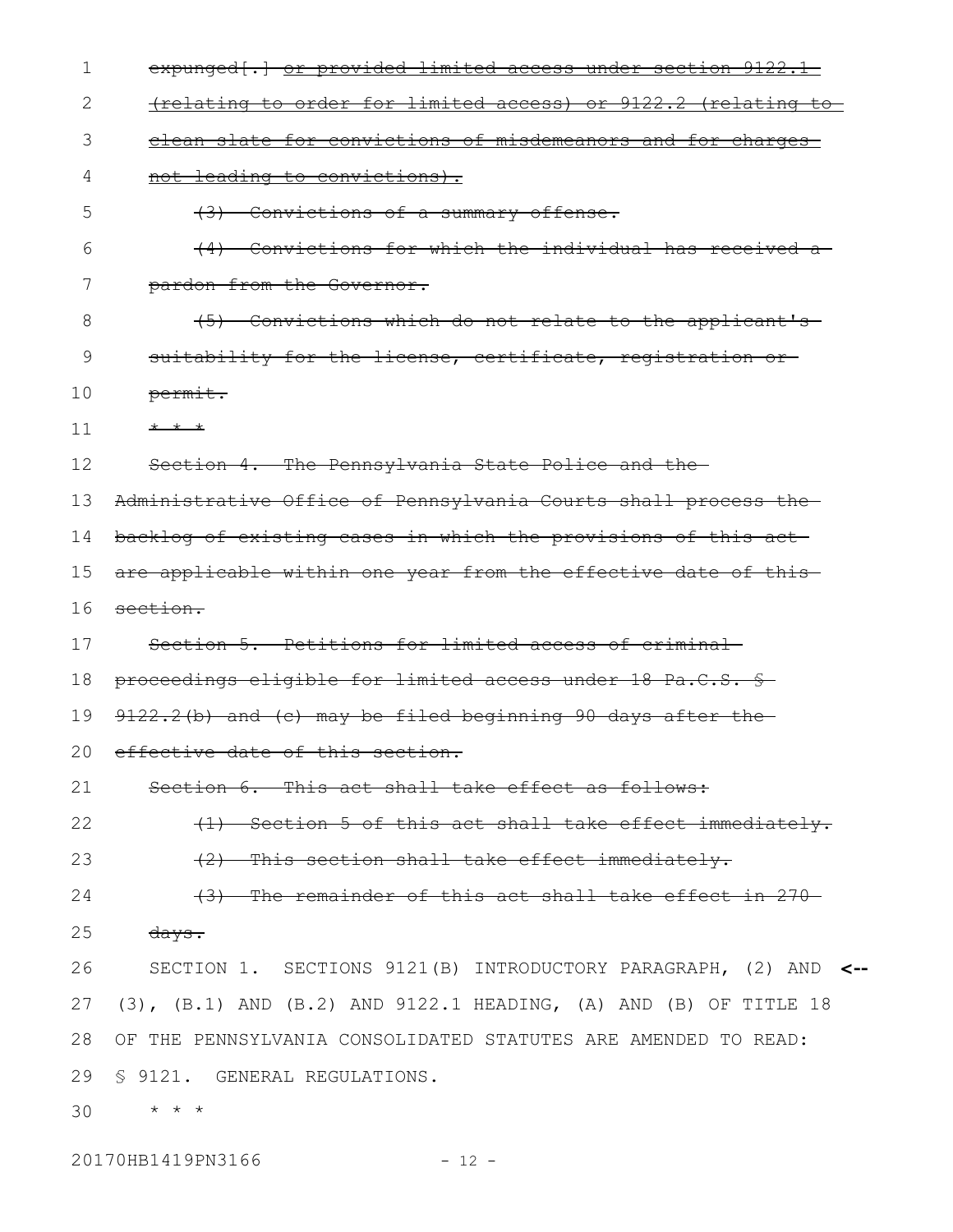(B) DISSEMINATION TO NONCRIMINAL JUSTICE AGENCIES AND 2 INDIVIDUALS. -- CRIMINAL HISTORY RECORD INFORMATION SHALL BE DISSEMINATED BY A STATE OR LOCAL POLICE DEPARTMENT TO ANY INDIVIDUAL OR NONCRIMINAL JUSTICE AGENCY ONLY UPON REQUEST. [EXCEPT AS PROVIDED IN SUBSECTION (B.1):] THE FOLLOWING APPLY: \* \* \* (2) [BEFORE] EXCEPT AS PROVIDED FOR IN SUBSECTIONS (B.1) AND (B.2), BEFORE A STATE OR LOCAL POLICE DEPARTMENT DISSEMINATES CRIMINAL HISTORY RECORD INFORMATION TO AN INDIVIDUAL OR NONCRIMINAL JUSTICE AGENCY, IT SHALL EXTRACT FROM THE RECORD THE FOLLOWING: (I) ALL NOTATIONS OF ARRESTS, INDICTMENTS OR OTHER INFORMATION RELATING TO THE INITIATION OF CRIMINAL PROCEEDINGS WHERE: (A) THREE YEARS HAVE ELAPSED FROM THE DATE OF ARREST; (B) NO [CONVICTION HAS OCCURRED] DISPOSITION IS INDICATED IN THE RECORD; AND (C) [NO PROCEEDINGS ARE PENDING SEEKING A CONVICTION.] NOTHING IN THE RECORD INDICATES THAT PROCEEDINGS SEEKING CONVICTION REMAIN PENDING. (II) ALL INFORMATION RELATING TO A CONVICTION AND THE ARREST, INDICTMENT OR OTHER INFORMATION LEADING THERETO, WHICH IS THE SUBJECT OF A COURT ORDER FOR LIMITED ACCESS AS PROVIDED IN SECTION 9122.1 (RELATING TO ORDER FOR LIMITED ACCESS). (III) ALL INFORMATION RELATING TO A CONVICTION OR NONCONVICTION FINAL DISPOSITION, AND THE ARREST, INDICTMENT OR OTHER INFORMATION LEADING TO THE ARREST OR INDICTMENT WHICH IS SUBJECT TO A COURT ORDER FOR LIMITED 1 3 4 5 6 7 8 9 10 11 12 13 14 15 16 17 18 19 20 21 22 23 24 25 26 27 28 29 30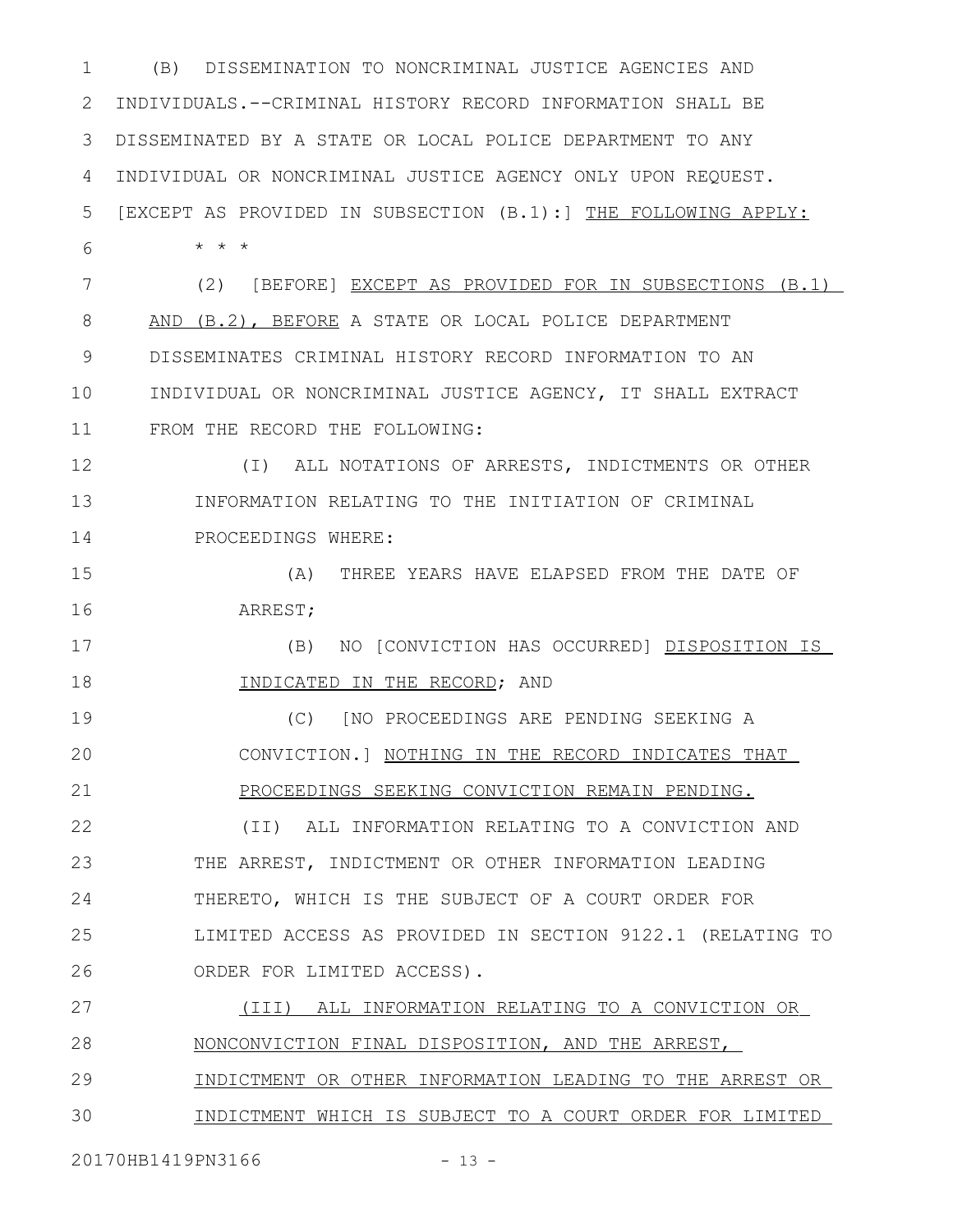ACCESS AS PROVIDED FOR IN SECTION 9122.2 (RELATING TO 1

CLEAN SLATE LIMITED ACCESS).

2

(3) A COURT OR THE ADMINISTRATIVE OFFICE OF PENNSYLVANIA COURTS MAY NOT DISSEMINATE TO AN INDIVIDUAL, A NONCRIMINAL JUSTICE AGENCY OR AN INTERNET WEBSITE ANY INFORMATION [RELATING TO A CONVICTION, ARREST, INDICTMENT OR OTHER INFORMATION LEADING TO A CONVICTION, ARREST, INDICTMENT OR OTHER INFORMATION,] WHICH IS THE SUBJECT OF A COURT ORDER FOR LIMITED ACCESS AS PROVIDED IN SECTION 9122.1 OR 9122.2. (B.1) EXCEPTION.--SUBSECTION (B)(1) AND (2) SHALL NOT APPLY IF THE REQUEST IS MADE BY A COUNTY CHILDREN AND YOUTH AGENCY OR THE DEPARTMENT OF [PUBLIC WELFARE] HUMAN SERVICES IN THE PERFORMANCE OF DUTIES RELATING TO CHILDREN AND YOUTH UNDER THE ACT OF JUNE 24, 1937 (P.L.2017, NO.396), KNOWN AS THE COUNTY INSTITUTION DISTRICT LAW, SECTION 2168 OF THE ACT OF AUGUST 9, 1955 (P.L.323, NO.130), KNOWN AS THE COUNTY CODE, THE ACT OF JUNE 13, 1967 (P.L.31, NO.21), KNOWN AS THE [PUBLIC WELFARE] HUMAN SERVICES CODE, 23 PA.C.S. CH. 63 (RELATING TO CHILD PROTECTIVE SERVICES) OR 42 PA.C.S. CH. 63 (RELATING TO JUVENILE MATTERS). 3 4 5 6 7 8 9 10 11 12 13 14 15 16 17 18 19 20

(B.2) ADDITIONAL EXCEPTIONS.-- 21

(1) SUBSECTION (B)(2)(II) AND [(3)] (III) SHALL NOT APPLY IF THE REQUEST IS MADE [BY A STATE AGENCY TO BE USED ONLY AS AUTHORIZED UNDER SECTION 9124 (RELATING TO USE OF RECORDS BY LICENSING AGENCIES).] UNDER A COURT ORDER: 22 23 24 25

 (I) IN A CASE BROUGHT UNDER 23 PA.C.S. CH. 53 (RELATING TO CHILD CUSTODY) OR 61 (RELATING TO PROTECTION FROM ABUSE). 26 27 28

 (II) BY AN EMPLOYER AGAINST WHOM A CLAIM OF CIVIL LIABILITY HAS BEEN BROUGHT AS DESCRIBED UNDER SECTION 29 30

20170HB1419PN3166 - 14 -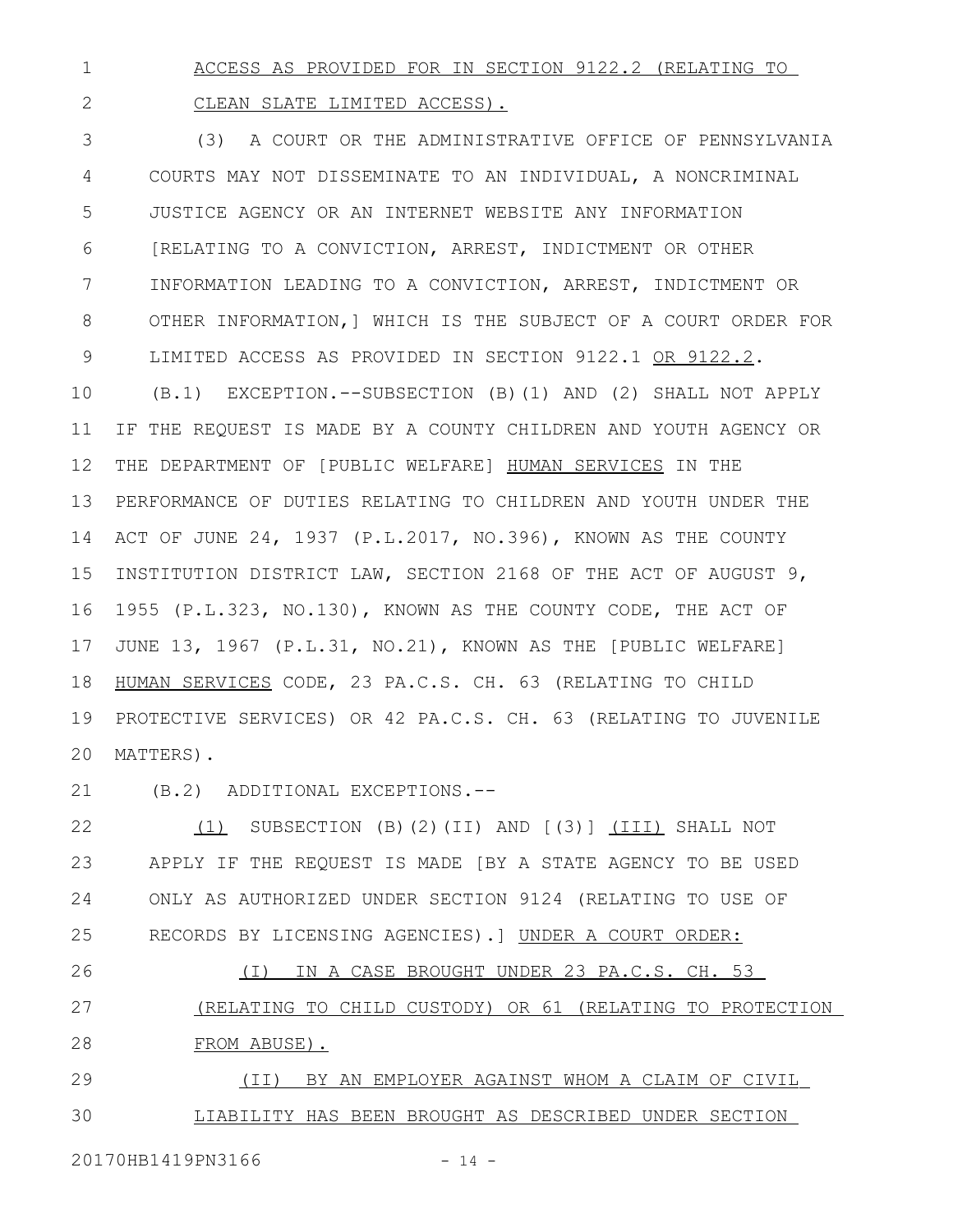|    | 9122.6 (RELATING TO EMPLOYER IMMUNITY FROM LIABILITY) FOR     |
|----|---------------------------------------------------------------|
| 2  | PURPOSES OF DEFENDING AGAINST A CLAIM OF CIVIL LIABILITY.     |
| 3  | (2) SUBSECTION (B)(2) SHALL NOT APPLY:                        |
| 4  | (I) TO THE VERIFICATION OF INFORMATION PROVIDED BY            |
| 5  | AN APPLICANT IF FEDERAL LAW, INCLUDING RULES AND              |
| 6  | REGULATIONS PROMULGATED BY A SELF-REGULATORY ORGANIZATION     |
| 7  | THAT HAS BEEN CREATED UNDER FEDERAL LAW, REQUIRES THE         |
| 8  | CONSIDERATION OF AN APPLICANT'S CRIMINAL HISTORY FOR          |
| 9  | PURPOSES OF EMPLOYMENT.                                       |
| 10 | TO THE VERIFICATION OF INFORMATION PROVIDED TO<br>(II)        |
| 11 | THE SUPREME COURT, OR AN ENTITY OF THE SUPREME COURT, IN      |
| 12 | ITS CAPACITY TO GOVERN THE PRACTICE, PROCEDURE AND            |
| 13 | CONDUCT OF ALL COURTS, THE ADMISSION TO THE BAR, THE          |
| 14 | PRACTICE OF LAW, THE ADMINISTRATION OF ALL COURTS AND         |
| 15 | SUPERVISION OF ALL OFFICERS OF THE JUDICIAL BRANCH.           |
| 16 | $\star$ $\star$ $\star$                                       |
| 17 | § 9122.1. [ORDER] PETITION FOR LIMITED ACCESS.                |
|    | (A) GENERAL RULE. -- [THE FOLLOWING SHALL APPLY:              |
| 18 |                                                               |
| 19 | (1)<br>NOTWITHSTANDING ANY OTHER PROVISION OF THIS CHAPTER,   |
| 20 | UPON PETITION OF A PERSON WHO HAS BEEN FREE OF ARREST OR      |
| 21 | PROSECUTION FOLLOWING CONVICTION OR FINAL RELEASE FROM        |
| 22 | CONFINEMENT OR SUPERVISION, WHICHEVER IS LATER, FOR A PERIOD  |
| 23 | OF 10 YEARS, THE COURT OF COMMON PLEAS IN THE JURISDICTION    |
| 24 | WHERE THE CONVICTION OCCURRED MAY ENTER AN ORDER THAT         |
| 25 | CRIMINAL HISTORY RECORD INFORMATION MAINTAINED BY ANY         |
| 26 | CRIMINAL JUSTICE AGENCY PERTAINING TO A CONVICTION FOR A      |
| 27 | MISDEMEANOR OF THE SECOND DEGREE, A MISDEMEANOR OF THE THIRD  |
| 28 | DEGREE OR AN UNGRADED OFFENSE WHICH CARRIES A MAXIMUM PENALTY |
| 29 | OF NO MORE THAN TWO YEARS BE DISSEMINATED ONLY TO A CRIMINAL  |

20170HB1419PN3166 - 15 -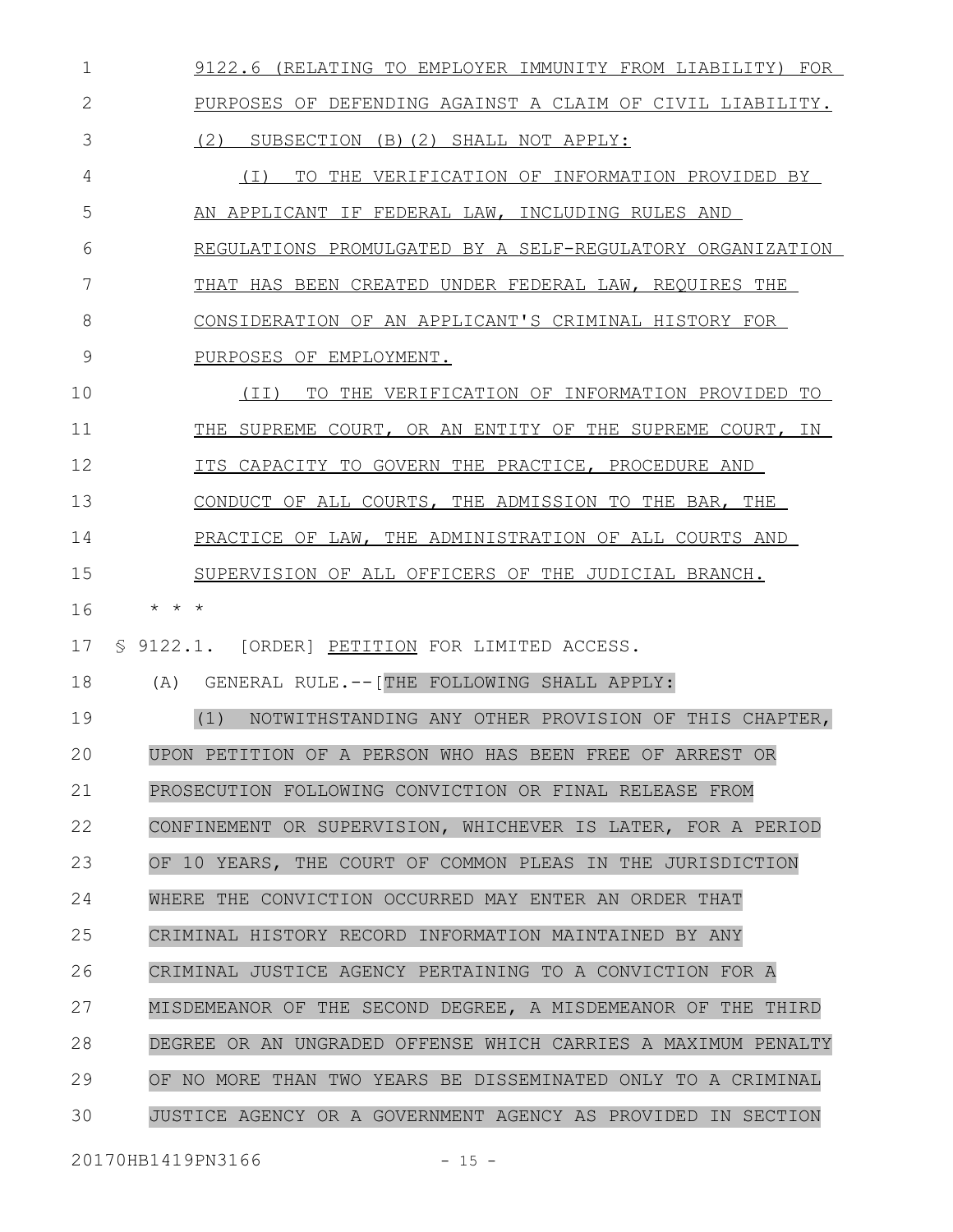9121(B.1) AND (B.2) (RELATING TO GENERAL REGULATIONS). (2) EXCEPT WHEN REQUESTED OR REQUIRED BY A CRIMINAL JUSTICE AGENCY, OR BY AND FOR THE OFFICIAL USE OF A GOVERNMENT AGENCY DESCRIBED IN SECTION 9121(B.1) OR 9124(A) (RELATING TO USE OF RECORDS BY LICENSING AGENCIES), NO INDIVIDUAL SHALL BE REQUIRED NOR REQUESTED TO DISCLOSE INFORMATION ABOUT THE PERSON'S CRIMINAL HISTORY RECORDS THAT ARE THE SUBJECT OF A COURT ORDER FOR LIMITED ACCESS GRANTED UNDER THIS SECTION.] SUBJECT TO THE EXCEPTIONS IN SUBSECTION (B) AND NOTWITHSTANDING ANY OTHER PROVISION OF THIS CHAPTER, UPON PETITION OF A PERSON WHO HAS BEEN FREE FROM CONVICTION FOR A PERIOD OF 10 YEARS FOR AN OFFENSE PUNISHABLE BY ONE OR MORE YEARS IN PRISON AND HAS COMPLETED COURT-ORDERED FINANCIAL OBLIGATIONS OF THE SENTENCE, THE COURT OF COMMON PLEAS IN THE JURISDICTION IF A CONVICTION OCCURRED MAY ENTER AN ORDER THAT CRIMINAL HISTORY RECORD INFORMATION MAINTAINED BY A CRIMINAL JUSTICE AGENCY PERTAINING TO A QUALIFYING MISDEMEANOR OR AN UNGRADED OFFENSE WHICH CARRIES A MAXIMUM PENALTY OF NO MORE THAN FIVE YEARS BE DISSEMINATED ONLY TO A CRIMINAL JUSTICE AGENCY OR AS PROVIDED IN SECTION 9121(B.1) AND (B.2) (RELATING TO GENERAL REGULATIONS). (B) EXCEPTIONS.--AN ORDER FOR LIMITED ACCESS UNDER THIS SECTION SHALL NOT BE GRANTED [TO AN INDIVIDUAL WHO HAS BEEN CONVICTED AT ANY TIME OF ANY OF THE FOLLOWING: (1) AN OFFENSE PUNISHABLE BY IMPRISONMENT OF MORE THAN TWO YEARS. (2) FOUR OR MORE OFFENSES PUNISHABLE BY IMPRISONMENT OF ONE OR MORE YEARS. (3) A VIOLATION OF SECTION 2701 (RELATING TO SIMPLE ASSAULT), EXCEPT WHEN THE OFFENSE IS GRADED AS A MISDEMEANOR 1 2 3 4 5 6 7 8 9 10 11 12 13 14 15 16 17 18 19 20 21 22 23 24 25 26 27 28 29 30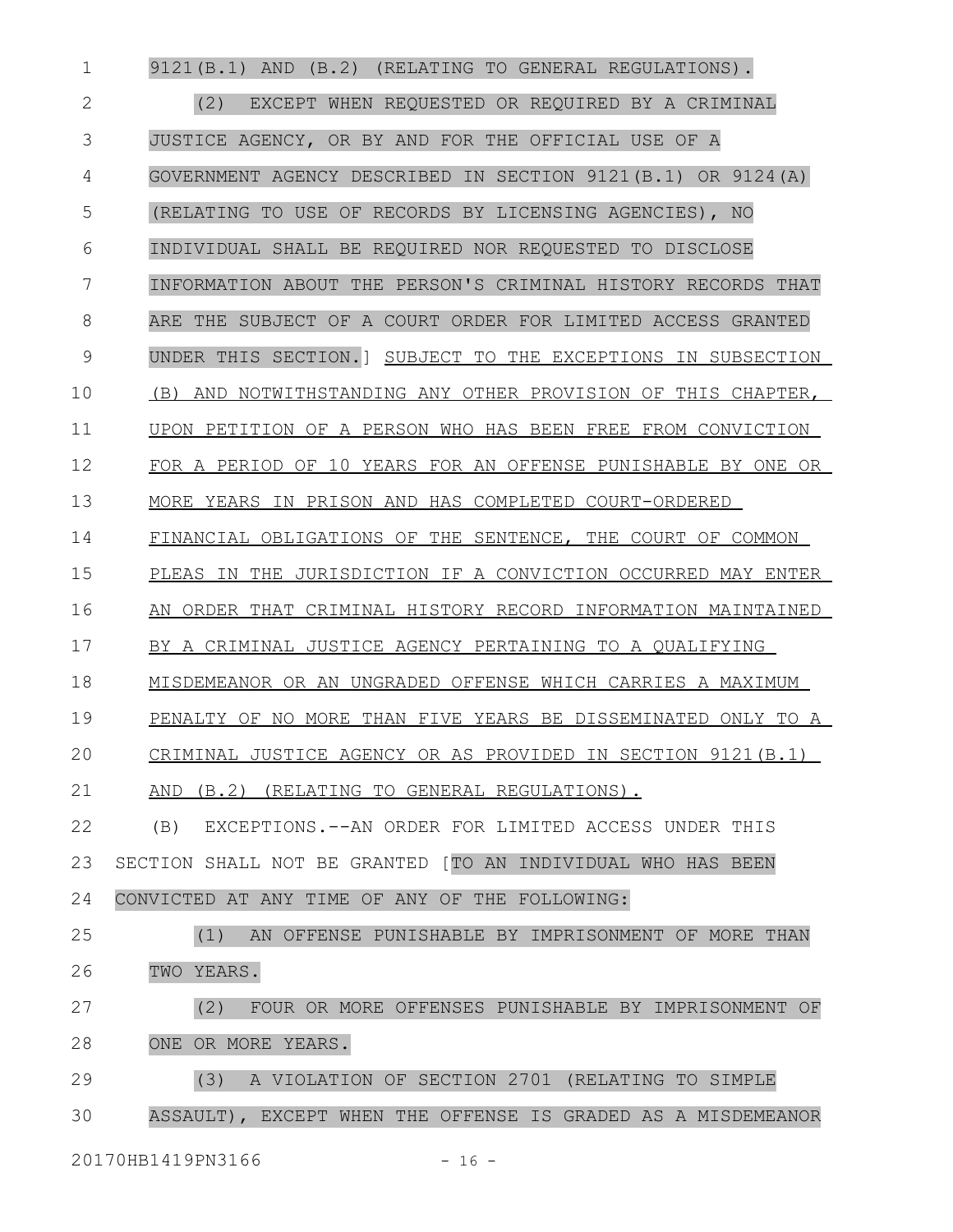| 1            | OF THE THIRD DEGREE.                                        |
|--------------|-------------------------------------------------------------|
| $\mathbf{2}$ | A VIOLATION OF SECTION 3129 (RELATING TO SEXUAL<br>(4)      |
| 3            | INTERCOURSE WITH ANIMAL).                                   |
| 4            | (5)<br>A VIOLATION OF SECTION 4912 (RELATING TO             |
| 5            | IMPERSONATING A PUBLIC SERVANT).                            |
| 6            | (6)<br>A VIOLATION OF SECTION 4952 (RELATING TO             |
| 7            | INTIMIDATION OF WITNESSES OR VICTIMS).                      |
| 8            | (7)<br>A VIOLATION OF SECTION 4953 (RELATING TO RETALIATION |
| 9            | AGAINST WITNESS, VICTIM OR PARTY).                          |
| 10           | (8)<br>A VIOLATION OF SECTION 4958 (RELATING TO             |
| 11           | INTIMIDATION, RETALIATION OR OBSTRUCTION IN CHILD ABUSE     |
| 12           | CASES).                                                     |
| 13           | (9)<br>AN OFFENSE WHICH REQUIRES REGISTRATION UNDER 42      |
| 14           | PA.C.S. CH. 97 SUBCH. H (RELATING TO REGISTRATION OF SEXUAL |
| 15           | OFFENDERS). FOR ANY OF THE FOLLOWING:                       |
| 16           | (1) A CONVICTION FOR AN OFFENSE PUNISHABLE BY MORE THAN     |
| 17           | TWO YEARS IN PRISON WHICH IS ANY OF THE FOLLOWING:          |
| 18           | (I) AN OFFENSE UNDER PT. II ARTICLE B (RELATING TO          |
| 19           | OFFENSES INVOLVING DANGER TO THE PERSON).                   |
| 20           | (II) AN OFFENSE UNDER PT. II ARTICLE D (RELATING TO         |
| 21           | OFFENSES AGAINST THE FAMILY).                               |
| 22           | (III) AN OFFENSE UNDER CHAPTER 61 (RELATING TO              |
| 23           | FIREARMS AND OTHER DANGEROUS ARTICLES).                     |
| 24           | (IV) AN OFFENSE SPECIFIED IN 42 PA.C.S. \$ 9799.14          |
| 25           | (RELATING TO SEXUAL OFFENSES AND TIER SYSTEM).              |
| 26           | (2)<br>AN INDIVIDUAL WHO MEETS ANY OF THE FOLLOWING:        |
| 27           | HAS BEEN CONVICTED OF MURDER, A FELONY OF THE<br>( I )      |
| 28           | FIRST DEGREE OR AN OFFENSE PUNISHABLE BY IMPRISONMENT OF    |
| 29           | 20 OR MORE YEARS.                                           |
| 30           | (II) HAS BEEN CONVICTED WITHIN THE PREVIOUS 20 YEARS        |
|              |                                                             |

20170HB1419PN3166 - 17 -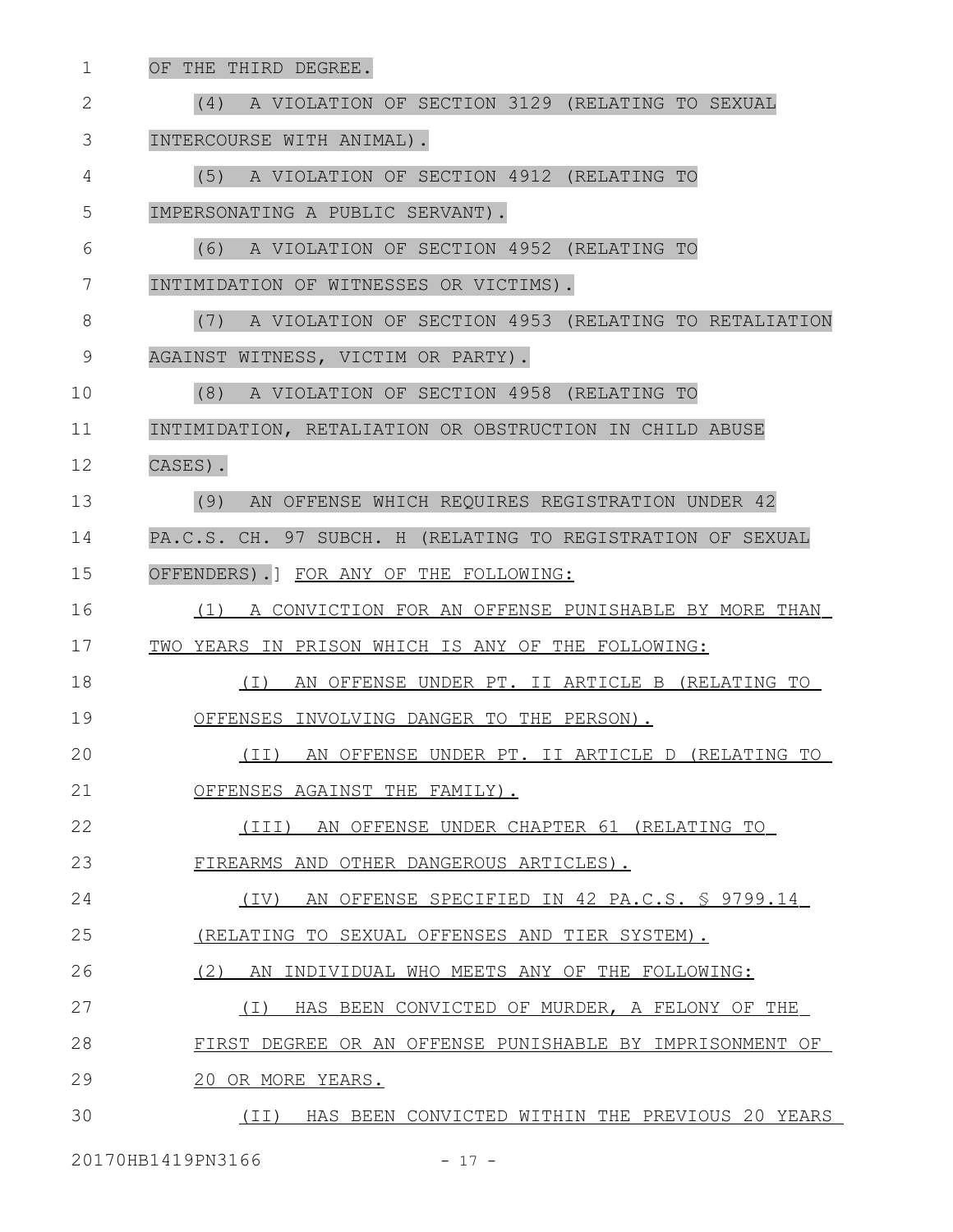1 OF:

| 2  | (A) A FELONY OR AN OFFENSE PUNISHABLE BY                   |
|----|------------------------------------------------------------|
| 3  | IMPRISONMENT OF SEVEN OR MORE YEARS INVOLVING:             |
| 4  | $(\top)$<br>AN OFFENSE UNDER PT. II ARTICLE B;             |
| 5  | (TI)<br>AN OFFENSE UNDER PT. II ARTICLE D;                 |
| 6  | (III)<br>AN OFFENSE UNDER CHAPTER 61; OR                   |
| 7  | (TV)<br>AN OFFENSE SPECIFIED IN 42 PA.C.S. \$              |
| 8  | 9799.14; OR                                                |
| 9  | (B)<br>FOUR OR MORE OFFENSES PUNISHABLE BY                 |
| 10 | IMPRISONMENT OF TWO OR MORE YEARS.                         |
| 11 | (III) HAS, WITHIN THE PREVIOUS 15 YEARS, BEEN              |
| 12 | CONVICTED OF:                                              |
| 13 | TWO OR MORE OFFENSES PUNISHABLE BY MORE THAN<br>(A)        |
| 14 | TWO YEARS IN PRISON; OR                                    |
| 15 | ANY OF THE FOLLOWING:<br>(B)                               |
| 16 | AN OFFENSE UNDER SECTION 3127 (RELATING<br>( I )           |
| 17 | TO INDECENT EXPOSURE).                                     |
| 18 | AN OFFENSE UNDER SECTION 3129 (RELATING<br>(TI)            |
| 19 | TO SEXUAL INTERCOURSE WITH ANIMAL).                        |
| 20 | (III) AN OFFENSE UNDER SECTION 4915.1                      |
| 21 | (RELATING TO FAILURE TO COMPLY WITH REGISTRATION           |
| 22 | REQUIREMENTS).                                             |
| 23 | (IV) AN OFFENSE UNDER SECTION 5122 (RELATING               |
| 24 | TO WEAPONS OR IMPLEMENTS FOR ESCAPE).                      |
| 25 | (V) AN OFFENSE UNDER SECTION 5510 (RELATING                |
| 26 | TO ABUSE OF CORPSE).                                       |
| 27 | (VI) AN OFFENSE UNDER SECTION 5515 (RELATING               |
| 28 | TO PROHIBITING OF PARAMILITARY TRAINING).                  |
| 29 | $\star$ $\star$ $\star$                                    |
| 30 | SECTION 2. TITLE 18 IS AMENDED BY ADDING SECTIONS TO READ: |

20170HB1419PN3166 - 18 -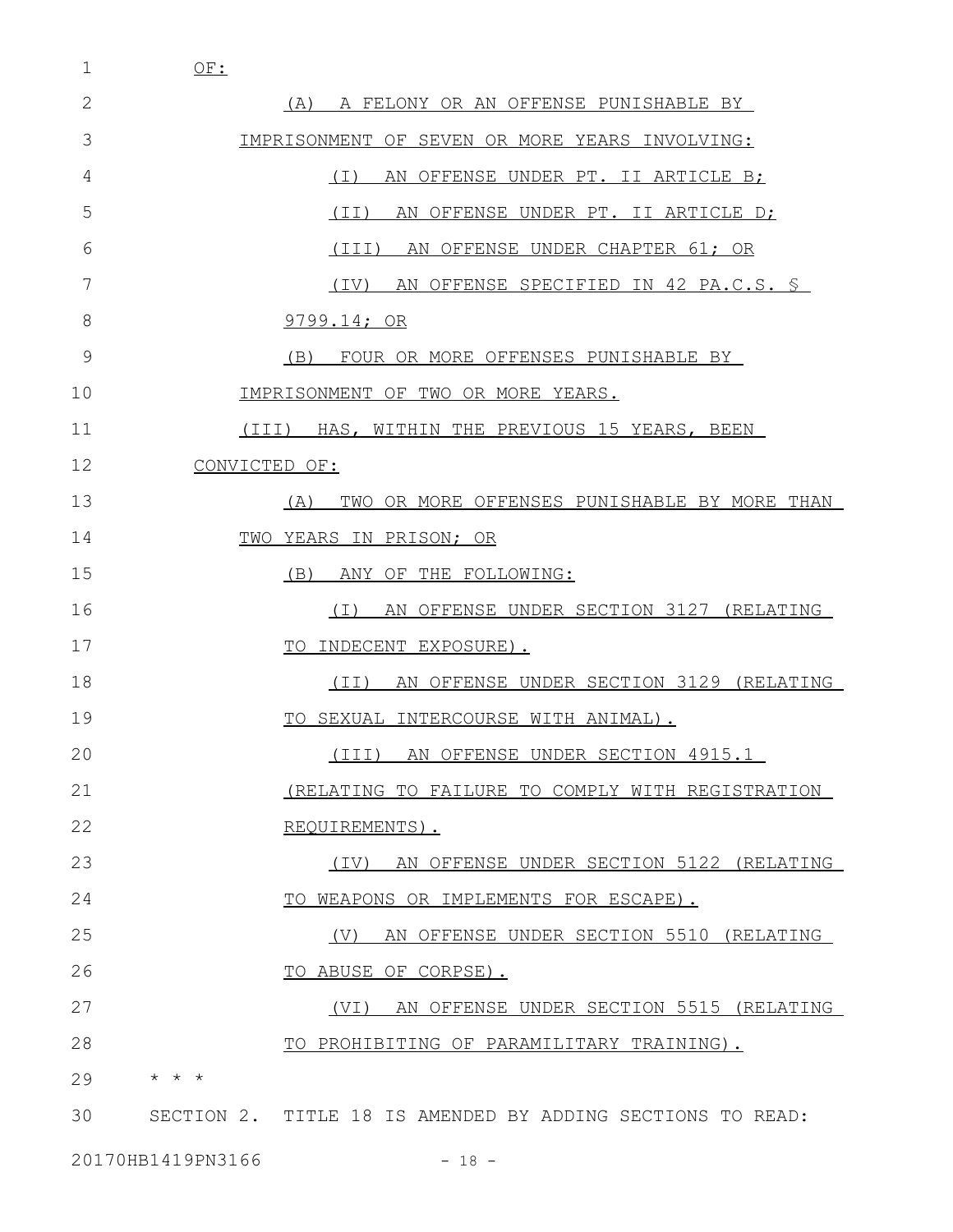- 1 S 9122.2. CLEAN SLATE LIMITED ACCESS.
- 2 (A) GENERAL RULE.--THE FOLLOWING SHALL BE SUBJECT TO LIMITED 3 ACCESS:

| 4  | SUBJECT TO THE EXCEPTIONS UNDER SECTION 9122.3<br>(1)         |
|----|---------------------------------------------------------------|
| 5  | (RELATING TO EXCEPTIONS) OR IF A COURT HAS VACATED AN ORDER   |
| 6  | FOR LIMITED ACCESS UNDER SECTION 9122.4 (RELATING TO ORDER TO |
| 7  | VACATE ORDER FOR LIMITED ACCESS), CRIMINAL HISTORY RECORD     |
| 8  | INFORMATION PERTAINING TO A CONVICTION OF A MISDEMEANOR OF    |
| 9  | THE SECOND DEGREE, A MISDEMEANOR OF THE THIRD DEGREE OR A     |
| 10 | MISDEMEANOR OFFENSE PUNISHABLE BY IMPRISONMENT OF NO MORE     |
| 11 | THAN TWO YEARS IF A PERSON HAS BEEN FREE FOR 10 YEARS FROM    |
| 12 | CONVICTION FOR ANY OFFENSE PUNISHABLE BY IMPRISONMENT OF ONE  |
| 13 | OR MORE YEARS AND IF COMPLETION OF THE COURT-ORDERED          |
| 14 | FINANCIAL OBLIGATIONS OF THE SENTENCE HAS OCCURRED.           |
| 15 | (2)<br>CRIMINAL HISTORY RECORD INFORMATION PERTAINING TO      |
| 16 | CHARGES WHICH RESULTED IN A FINAL DISPOSITION OTHER THAN A    |
| 17 | CONVICTION.                                                   |
| 18 | (3)<br>CRIMINAL HISTORY RECORD INFORMATION PERTAINING TO A    |
| 19 | CONVICTION FOR A SUMMARY OFFENSE WHEN 10 YEARS HAVE ELAPSED   |
| 20 | SINCE ENTRY OF THE JUDGMENT OF CONVICTION AND COMPLETION OF   |
| 21 | ALL COURT-ORDERED FINANCIAL OBLIGATIONS OF THE SENTENCE HAS   |
| 22 | OCCURRED.                                                     |
| 23 | (B) PROCEDURES.--                                             |
| 24 | ON A MONTHLY BASIS, THE ADMINISTRATIVE OFFICE OF<br>(1)       |
| 25 | PENNSYLVANIA COURTS SHALL TRANSMIT TO THE PENNSYLVANIA STATE  |
| 26 | POLICE CENTRAL REPOSITORY THE RECORD OF ANY CONVICTION        |
| 27 | ELIGIBLE FOR LIMITED ACCESS UNDER SUBSECTION (A)(1).          |
| 28 | (2)<br>THE ADMINISTRATIVE OFFICE OF PENNSYLVANIA COURTS       |
| 29 | SHALL TRANSMIT TO THE PENNSYLVANIA STATE POLICE REPOSITORY:   |
| 30 | (I) THE RECORD OF CHARGES SUBJECT TO LIMITED ACCESS           |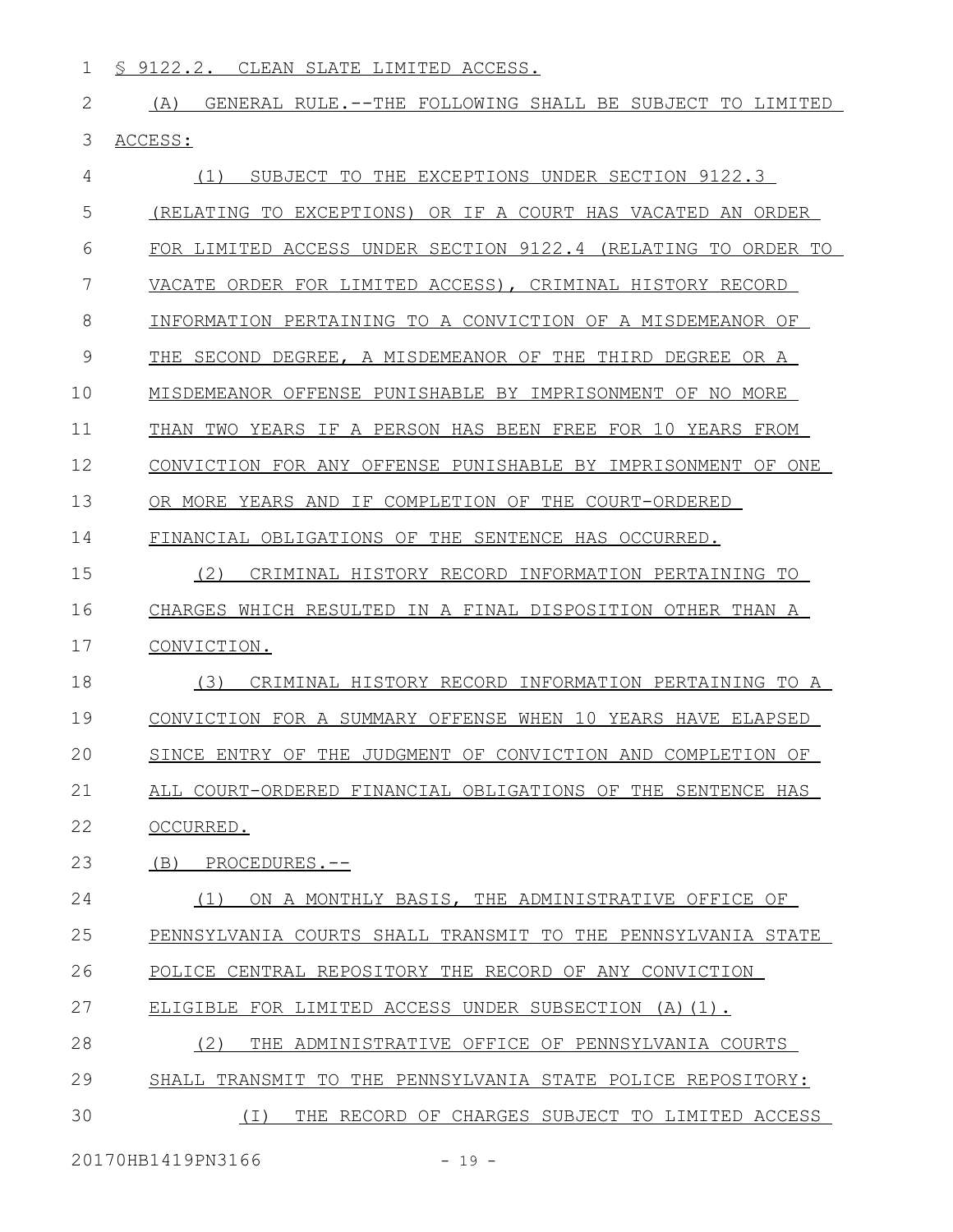UNDER SUBSECTION (A)(2) WITHIN 30 DAYS AFTER ENTRY OF THE DISPOSITION AND PAYMENT OF COURT-ORDERED OBLIGATIONS. (II) THE RECORD OF ANY CONVICTION UNDER SUBSECTION (A)(3) WITHIN 30 DAYS AFTER THE RECORD BECOMES SUBJECT TO LIMITED ACCESS. (3) IF THE PENNSYLVANIA STATE POLICE CENTRAL REPOSITORY DETERMINES THROUGH A VALIDATION PROCESS THAT A RECORD TRANSMITTED IS NOT ELIGIBLE FOR LIMITED ACCESS RELIEF UNDER SUBSECTION (A) OR DOES NOT MATCH DATA HELD IN THE REPOSITORY, THE PENNSYLVANIA STATE POLICE SHALL NOTIFY THE ADMINISTRATIVE OFFICE OF PENNSYLVANIA COURTS OF THIS DETERMINATION WITHIN 30 DAYS OF RECEIVING THE INFORMATION. (4) UPON THE EXPIRATION OF THE 30-DAY PERIOD, THE ADMINISTRATIVE OFFICE OF PENNSYLVANIA COURTS SHALL REMOVE FROM THE LIST OF ELIGIBLE RECORDS ANY RECORD FOR WHICH THE ADMINISTRATIVE OFFICE OF PENNSYLVANIA COURTS RECEIVED A NOTIFICATION OF INELIGIBILITY OR NONMATCH WITH REPOSITORY DATA. (5) EACH COURT OF COMMON PLEAS SHALL ISSUE MONTHLY AN ORDER FOR LIMITED ACCESS FOR ANY RECORD IN ITS JUDICIAL DISTRICT FOR WHICH NO NOTIFICATION OF INELIGIBILITY WAS RECEIVED BY THE ADMINISTRATIVE OFFICE OF PENNSYLVANIA COURTS. (C) LIMITATION ON RELEASE OF RECORDS.--A CRIMINAL HISTORY RECORD THAT IS THE SUBJECT OF AN ORDER FOR LIMITED ACCESS UNDER THIS SECTION SHALL BE MADE AVAILABLE TO A NONCRIMINAL JUSTICE AGENCY ONLY AS PROVIDED FOR IN SECTION 9121(B), (B.1) AND (B.2) (RELATING TO GENERAL REGULATIONS). § 9122.3. EXCEPTIONS. (A) LIMITED ACCESS NOT APPLICABLE.--LIMITED ACCESS TO RECORDS UNDER SECTION 9122.2(A)(1) (RELATING TO CLEAN SLATE 1 2 3 4 5 6 7 8 9 10 11 12 13 14 15 16 17 18 19 20 21 22 23 24 25 26 27 28 29 30

20170HB1419PN3166 - 20 -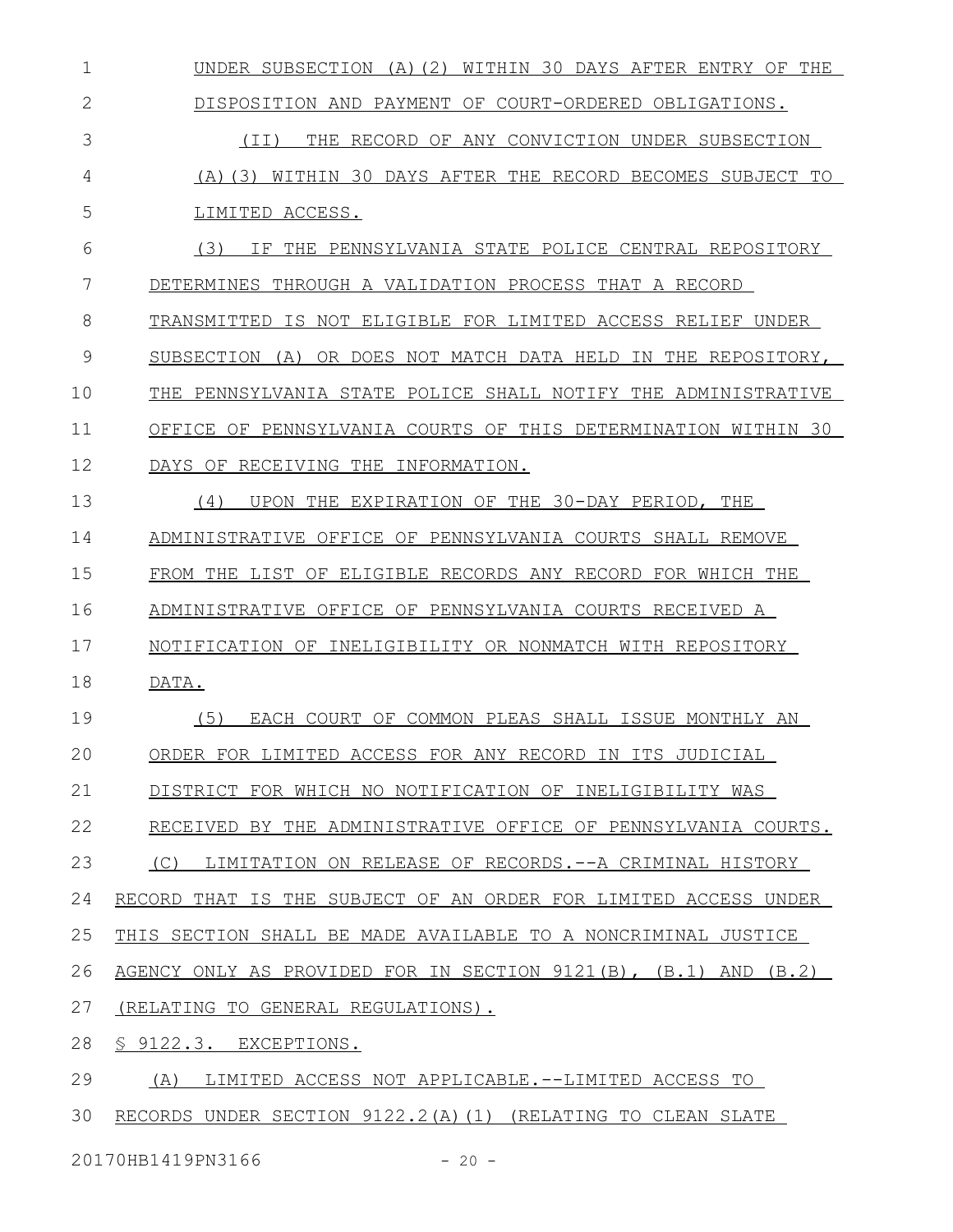| 1  | LIMITED ACCESS) SHALL NOT BE GRANTED FOR ANY OF THE FOLLOWING: |
|----|----------------------------------------------------------------|
| 2  | (1)<br>A CONVICTION FOR ANY OF THE FOLLOWING:                  |
| 3  | AN OFFENSE UNDER PT. II ARTICLE B (RELATING TO<br>( I )        |
| 4  | OFFENSES INVOLVING DANGER TO THE PERSON).                      |
| 5  | AN OFFENSE UNDER PT. II ARTICLE D (RELATING TO<br>(II)         |
| 6  | OFFENSES AGAINST THE FAMILY).                                  |
| 7  | AN OFFENSE UNDER CHAPTER 61 (RELATING TO<br>(III)              |
| 8  | FIREARMS AND OTHER DANGEROUS ARTICLES).                        |
| 9  | AN OFFENSE UNDER 42 PA.C.S. § 9799.14 (RELATING<br>(IV)        |
| 10 | TO SEXUAL OFFENSES AND TIER SYSTEM).                           |
| 11 | AN OFFENSE UNDER SECTION 5533 (RELATING TO<br>(V)              |
| 12 | CRUELTY TO ANIMAL).                                            |
| 13 | AN OFFENSE UNDER SECTION 6301 (RELATING TO<br>(VI)             |
| 14 | CORRUPTION OF MINORS).                                         |
| 15 | (2)<br>AN INDIVIDUAL WHO AT ANY TIME HAS BEEN CONVICTED OF:    |
| 16 | ( I )<br>A FELONY.                                             |
| 17 | TWO OR MORE OFFENSES PUNISHABLE BY IMPRISONMENT<br>(II)        |
| 18 | OF MORE THAN TWO YEARS.                                        |
| 19 | FOUR OR MORE OFFENSES PUNISHABLE BY<br>(III)                   |
| 20 | IMPRISONMENT OF ONE OR MORE YEARS.                             |
| 21 | (IV) AN OFFENSE UNDER THE FOLLOWING:                           |
| 22 | (A) SECTION 3127 (RELATING TO INDECENT                         |
| 23 | EXPOSURE).                                                     |
| 24 | SECTION 3129 (RELATING TO SEXUAL INTERCOURSE<br>(B)            |
| 25 | WITH ANIMAL).                                                  |
| 26 | (C) SECTION 4915.1 (RELATING TO FAILURE TO                     |
| 27 | COMPLY WITH REGISTRATION REQUIREMENTS).                        |
| 28 | SECTION 5122 (RELATING TO WEAPONS OR<br>(D)                    |
| 29 | IMPLEMENTS FOR ESCAPE).                                        |
| 30 | (E) SECTION 5510 (RELATING TO ABUSE OF CORPSE).                |
|    |                                                                |

20170HB1419PN3166 - 21 -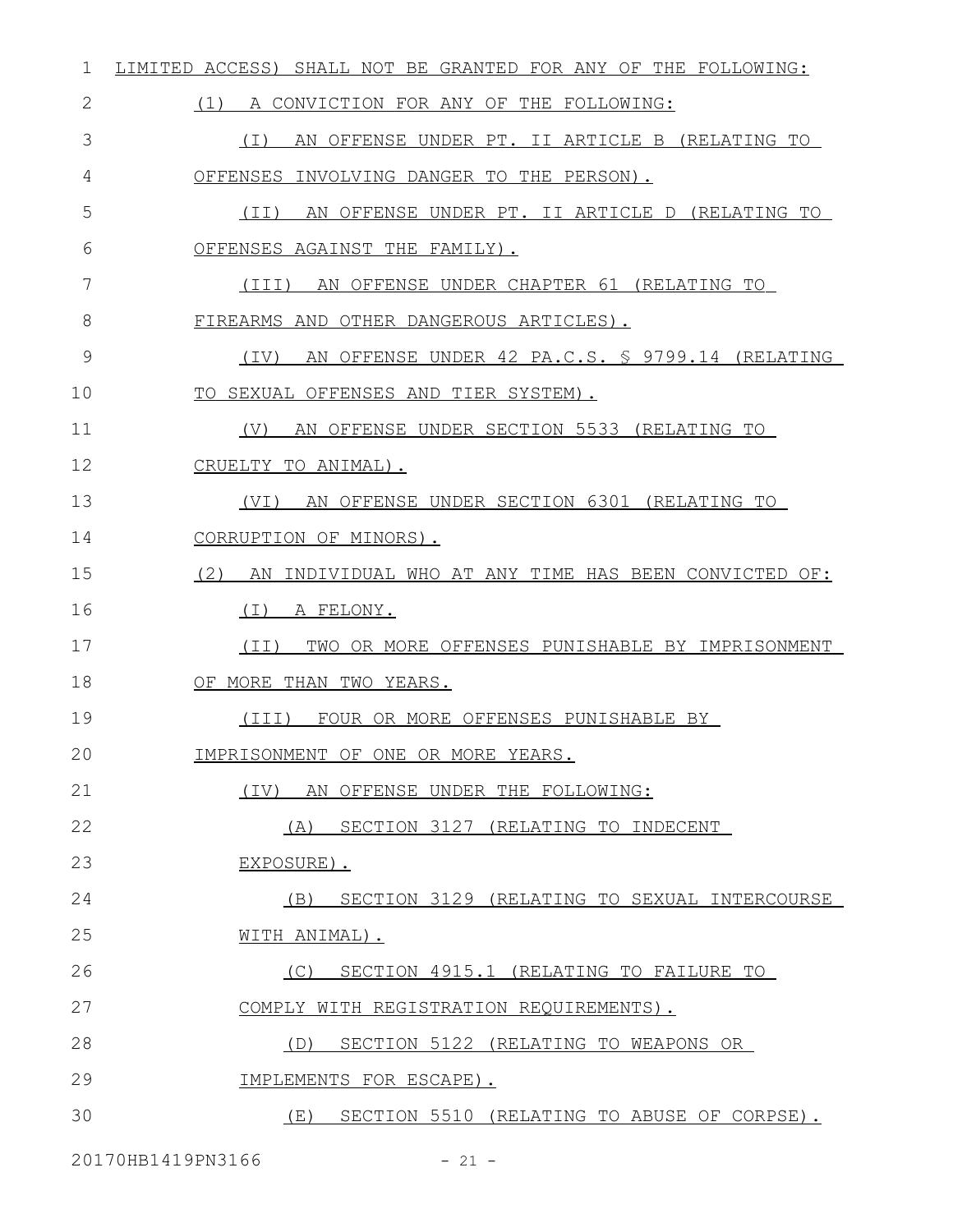| $\mathbf 1$    | SECTION 5515 (RELATING TO PROHIBITING OF<br>(E)                  |
|----------------|------------------------------------------------------------------|
| $\overline{2}$ | PARAMILITARY TRAINING).                                          |
| 3              | LIMITED ACCESS TO SAME CASE.--LIMITED ACCESS UNDER THIS<br>(B)   |
| 4              | SECTION SHALL NOT APPLY TO AN OTHERWISE QUALIFYING CONVICTION IF |
| 5              | A CONVICTION FOR AN OFFENSE PUNISHABLE BY IMPRISONMENT OF FIVE   |
| 6              | OR MORE YEARS OR AN OFFENSE ENUMERATED IN SUBSECTION (A) AROSE   |
| 7              | OUT OF THE SAME CASE.                                            |
| 8              | (C)<br>FILING.--NOTHING IN THIS SECTION SHALL PRECLUDE THE       |
| $\mathcal{G}$  | FILING OF A PETITION FOR LIMITED ACCESS UNDER SECTION 9122.1     |
| 10             | (RELATING TO PETITION FOR LIMITED ACCESS) IF LIMITED ACCESS IS   |
| 11             | AVAILABLE UNDER THAT SECTION.                                    |
| 12             | \$ 9122.4. ORDER TO VACATE ORDER FOR LIMITED ACCESS.             |
| 13             | GENERAL RULE.--UPON PETITION OF THE PROSECUTING ATTORNEY<br>(A)  |
| 14             | TO THE COURT WITH JURISDICTION OVER A CONVICTION, AND WITH       |
| 15             | NOTICE TO THE DEFENDANT AND OPPORTUNITY TO BE HEARD, THE COURT   |
| 16             | SHALL VACATE AN ORDER FOR LIMITED ACCESS GRANTED UNDER SECTION   |
| 17             | 9122.2 (RELATING TO CLEAN SLATE LIMITED ACCESS) IF THE COURT     |
| 18             | DETERMINES THAT THE ORDER WAS ERRONEOUSLY ENTERED AND NOT IN     |
| 19             | ACCORDANCE WITH SECTION 9122.2.                                  |
| 20             | CONVICTION. -- UPON CONVICTION OF A MISDEMEANOR OR FELONY<br>(B) |
| 21             | OFFENSE AND MOTION OF THE PROSECUTING ATTORNEY, THE COURT SHALL  |
| 22             | ENTER AN ORDER VACATING ANY PRIOR ORDER FOR LIMITED ACCESS       |
| 23             | PERTAINING TO A RECORD OF THE DEFENDANT, EXCEPT UNDER SECTION    |
| 24             | $9122.2(A)(2)$ .                                                 |
| 25             | (C)<br>TRANSMISSION TO REPOSITORY.--AN ORDER UNDER SUBSECTION    |
| 26             | (A) OR (B) SHALL BE TRANSMITTED TO THE CENTRAL REPOSITORY OF THE |
| 27             | PENNSYLVANIA STATE POLICE.                                       |
| 28             | \$ 9122.5. EFFECTS OF EXPUNGED RECORDS AND RECORDS SUBJECT TO    |
| 29             | LIMITED ACCESS.                                                  |
| 30             | (A) DISCLOSURE.--                                                |

20170HB1419PN3166 - 22 -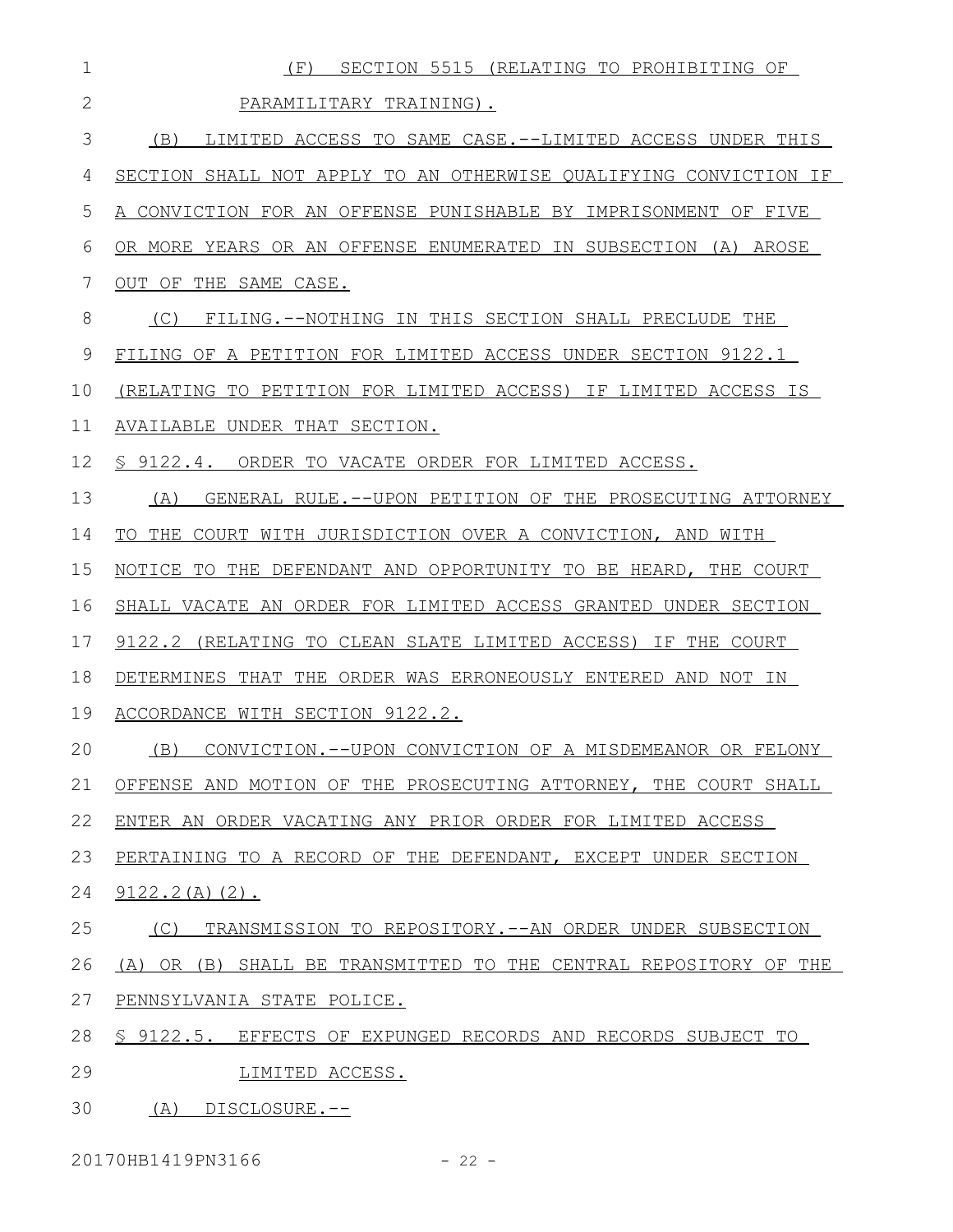| 1            | (1)<br>EXCEPT IF REOUESTED OR REOUIRED BY A CRIMINAL                |
|--------------|---------------------------------------------------------------------|
| $\mathbf{2}$ | JUSTICE AGENCY, OR IF DISCLOSURE TO NONCRIMINAL JUSTICE             |
| 3            | AGENCIES IS AUTHORIZED OR REQUIRED BY SECTION 9121(B.1) AND         |
| 4            | (B.2)<br>(RELATING TO GENERAL REGULATIONS), AN INDIVIDUAL MAY       |
| 5            | NOT BE REQUIRED OR REQUESTED TO DISCLOSE INFORMATION ABOUT          |
| 6            | INDIVIDUAL'S CRIMINAL HISTORY RECORD THAT HAS BEEN<br>THE.          |
| 7            | EXPUNGED OR PROVIDED LIMITED ACCESS UNDER SECTION 9122.1            |
| 8            | (RELATING TO PETITION FOR LIMITED ACCESS) OR 9122.2 (RELATING       |
| 9            | TO CLEAN SLATE LIMITED ACCESS). AN INDIVIDUAL REQUIRED OR           |
| 10           | REQUESTED TO PROVIDE INFORMATION IN VIOLATION OF THIS SECTION       |
| 11           | MAY RESPOND AS IF THE OFFENSE DID NOT OCCUR.                        |
| 12           | (2)<br>THIS SUBSECTION SHALL NOT APPLY IF FEDERAL LAW,              |
| 13           | INCLUDING RULES AND REGULATIONS PROMULGATED BY A SELF-              |
| 14           | REGULATORY ORGANIZATION THAT HAS BEEN CREATED UNDER FEDERAL         |
| 15           | LAW, REQUIRES THE CONSIDERATION OF AN APPLICANT'S CRIMINAL          |
| 16           | HISTORY FOR PURPOSES OF EMPLOYMENT.                                 |
| 17           | DISQUALIFICATION BY LAW. -- AN EXPUNGED RECORD OR A RECORD<br>(B)   |
| 18           | SUBJECT TO LIMITED ACCESS UNDER SECTION 9122.1 OR 9122.2 MAY NOT    |
| 19           | BE CONSIDERED A CONVICTION THAT WOULD PROHIBIT THE EMPLOYMENT<br>OF |
| 20           | A PERSON UNDER ANY LAW OF THIS COMMONWEALTH OR UNDER FEDERAL        |
| 21           | LAWS THAT PROHIBIT EMPLOYMENT BASED ON STATE CONVICTIONS TO THE     |
| 22           | EXTENT PERMITTED BY FEDERAL LAW.                                    |
| 23           | § 9122.6. EMPLOYER IMMUNITY FROM LIABILITY.                         |
| 24           | AN EMPLOYER WHO EMPLOYS OR OTHERWISE ENGAGES AN INDIVIDUAL          |
| 25           | WHOSE CRIMINAL HISTORY RECORD HAS BEEN EXPUNGED OR TO WHICH         |
| 26           | LIMITED ACCESS HAS BEEN APPLIED UNDER SECTION 9122.1 (RELATING      |
| 27           | TO PETITION FOR LIMITED ACCESS) OR 9122.2 (RELATING TO CLEAN        |
| 28           | SLATE LIMITED ACCESS) SHALL BE IMMUNE FROM LIABILITY FOR ANY        |
| 29           | CLAIM ARISING OUT OF THE MISCONDUCT OF THE INDIVIDUAL, IF THE       |
| 30           | MISCONDUCT RELATES TO THE PORTION OF THE CRIMINAL HISTORY RECORD    |